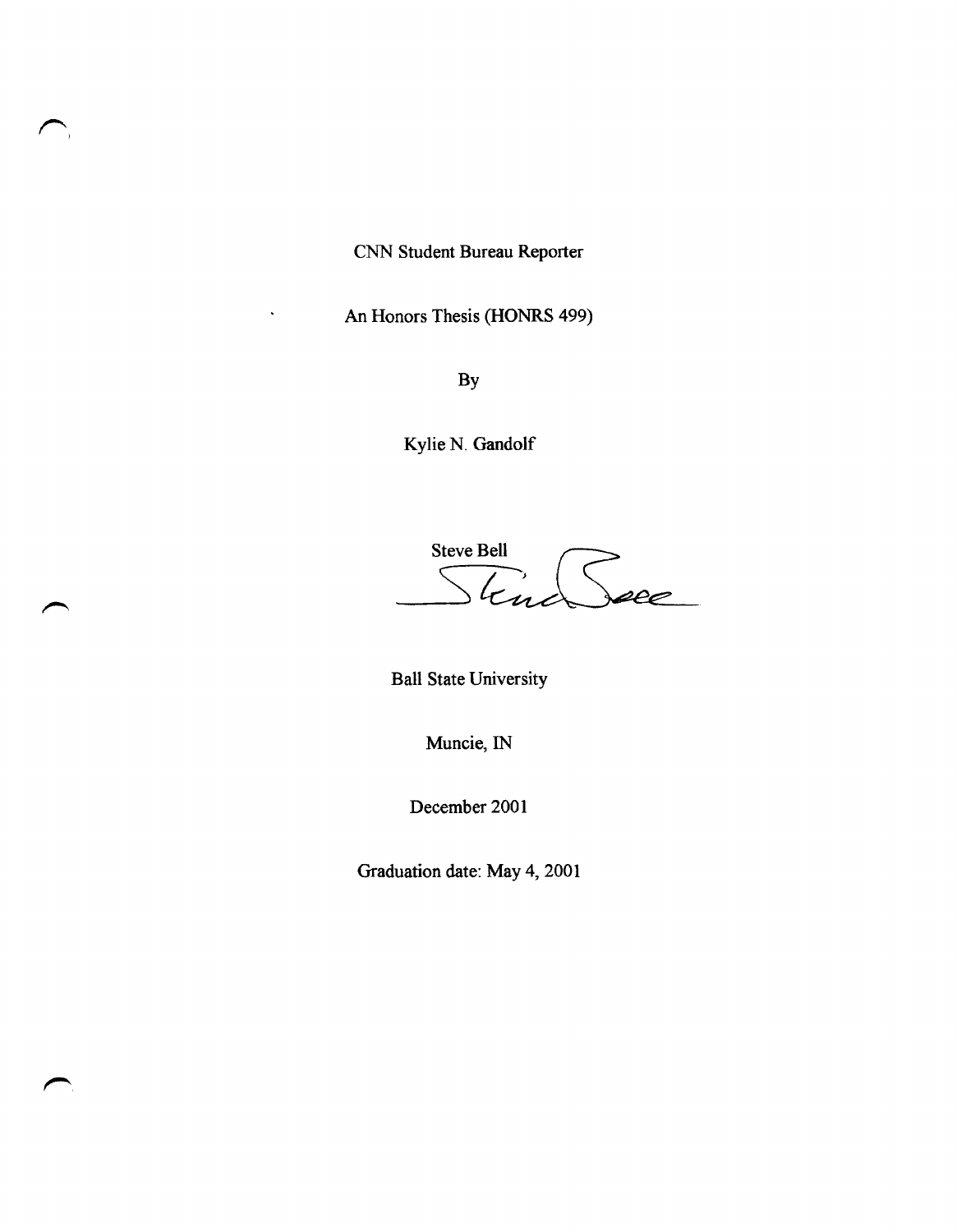$5\rho$ Co  $\mathcal W$ Thesis LV  $2439$  $, 24$  $2001$  $.636$ 

#### Abstract

This creative project is a video project that documents four "packages", or reports, that I completed during the Fall 2001 semester as a CNN Student Bureau Reporter. In the written anaylsis, I will discuss the experience of creating the first two packages. The first two packages were completed before the September 11, 2001, terrorist attacks on the United States. I will also discuss the experience of creating the second two packages, which were completed after the terrorist attacks. Finally, I will discuss the professional experiences of my first reporting job at WTWO-TV, NewsChannel 2 in Terre Haute, Indiana.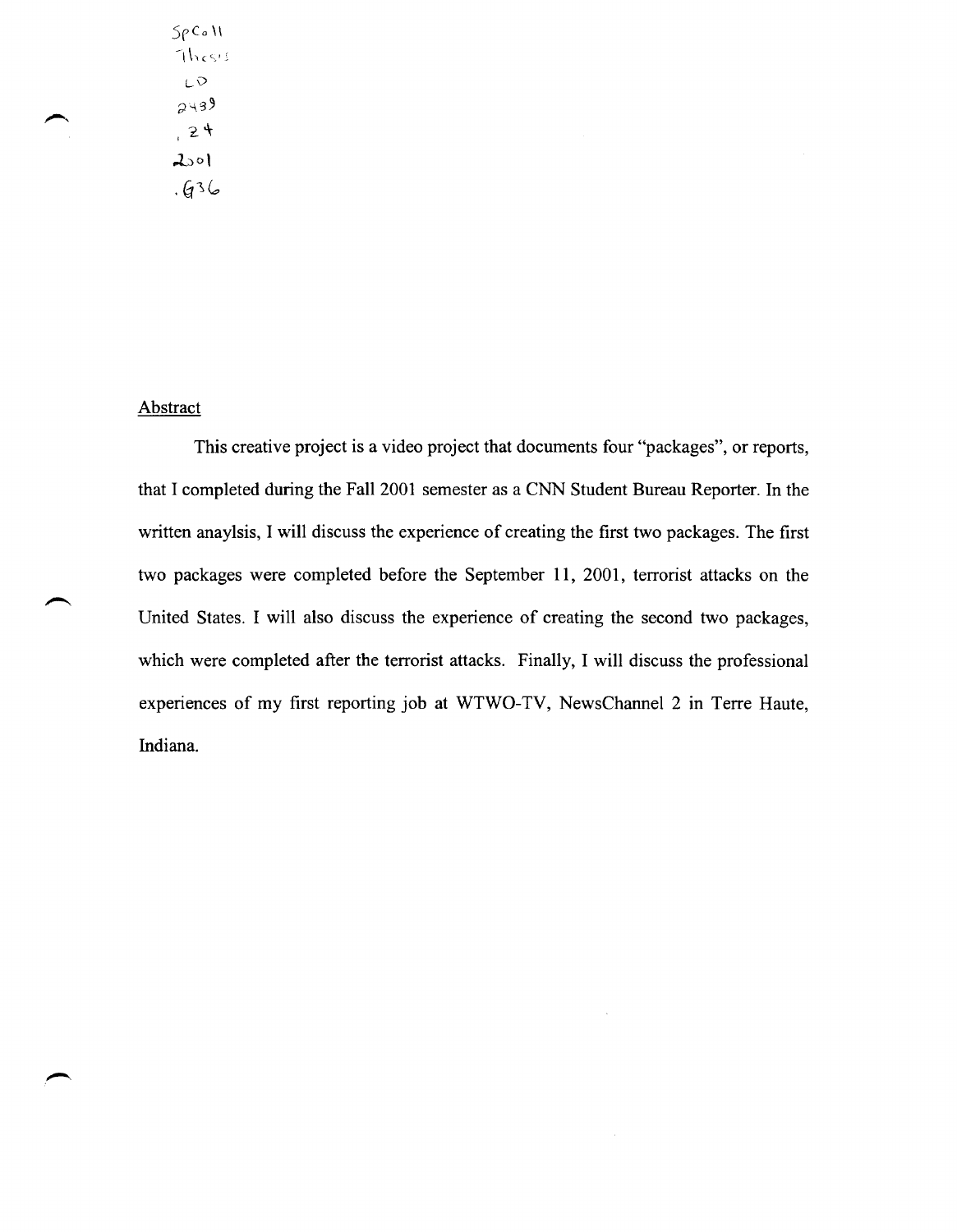#### Acknowledgments

Many thanks are due to Mr. Steve Bell, my thesis advisor. I would like to thank: him for his guidance, advice, and encouragement. He was enthusiastic throughout the entire project, always helpful, and very willing to set aside time to discuss story ideas with me, as well as review my stories when completed. Thank you, Mr. Bell, for your willingness to help me, and for four years of encouragement and guidance. You are a true mentor whom I respect greatly. If I become even half the journalist you are, I will feel truly successful.

Many thanks are also due to Doug Moon. Doug was my photographer and editor for three of my CNN packages. Doug, you are very talented, and extremely busy, and I can't thank you enough for working with me on this project. You received no class credit for our endeavor, so I know you did this out of the kindness of your heart! Thank you for all of your time and hard work! I'm happy to call you my photographer and friend.

I'd also like to thank Scott Hums, who shot and edited one of my CNN packages for me. Scott, thanks for pinch-hitting for Doug. I appreciate your hard work and willingness to work on very short notice!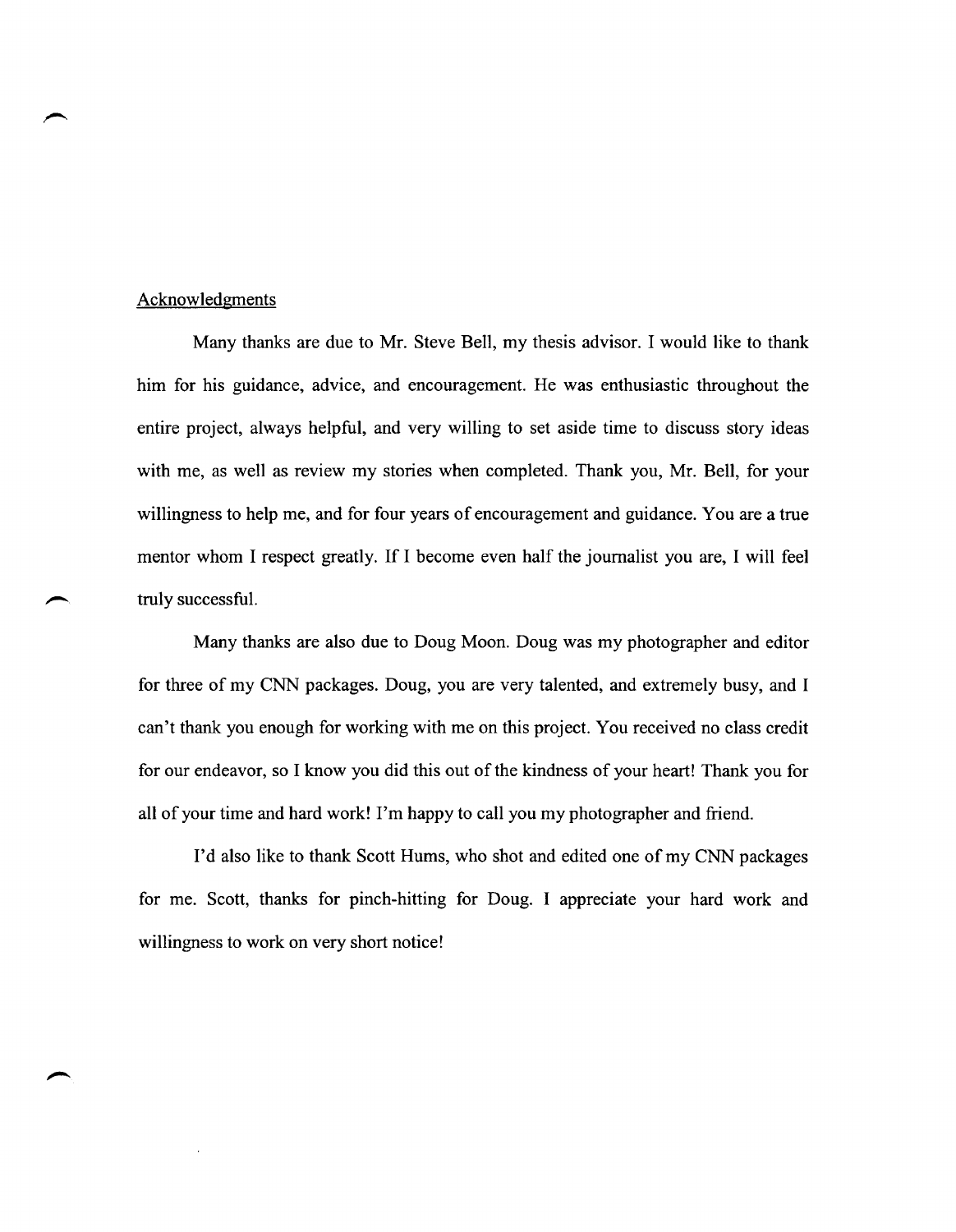I chose to serve as a CNN Student Bureau Reporter for a semester as my thesis project. I believe this is the capstone of my Honors College experience because it incorporated everything I've learned throughout my four years in the Telecommunications Department. I believe the four packages completed for my thesis project truly represent the best work I've done in my area of study throughout my college career. The four packages seem to be split: the two packages completed before the September 11,2001, terrorist attack on The World Trade Center and the Pentagon, and the two packages completed after the terrorist attacks. The terrorist attacks changed our nation and the national media. Therefore, it changed my thesis project. Because the majority ofCNN's coverage focused on the aftermath of the terrorist attacks, I chose to focus my packages on this as well to increase the likelihood they would air on CNN. I will discuss each package briefly and explain what I learned professionally from the experience.

The first package was titled "Home-School." Steve Bell, my thesis advisor, gave me the idea. It focused on recent studies that show home-schooled students, contrary to popular opinion, actually score higher on social interaction tests than traditionallyschooled students. After numerous phone calls, I found three subjects to tell the story: Dr. Jay Wile, a home-schooling specialist, Stephanie Davis, a home-schooled student, and Pat Kennedy, a public school teacher and the president of the Muncie Teachers Association. I worked very hard to use Stephanie as a way to make the story interesting, so it wouldn't be a jumble of statistics. The most valuable lesson this package taught me was to always be extremely careful to present both sides of an issue fairly. A reporter \_ should not even *appear* to support one side of the issue. My advisor helped guide me on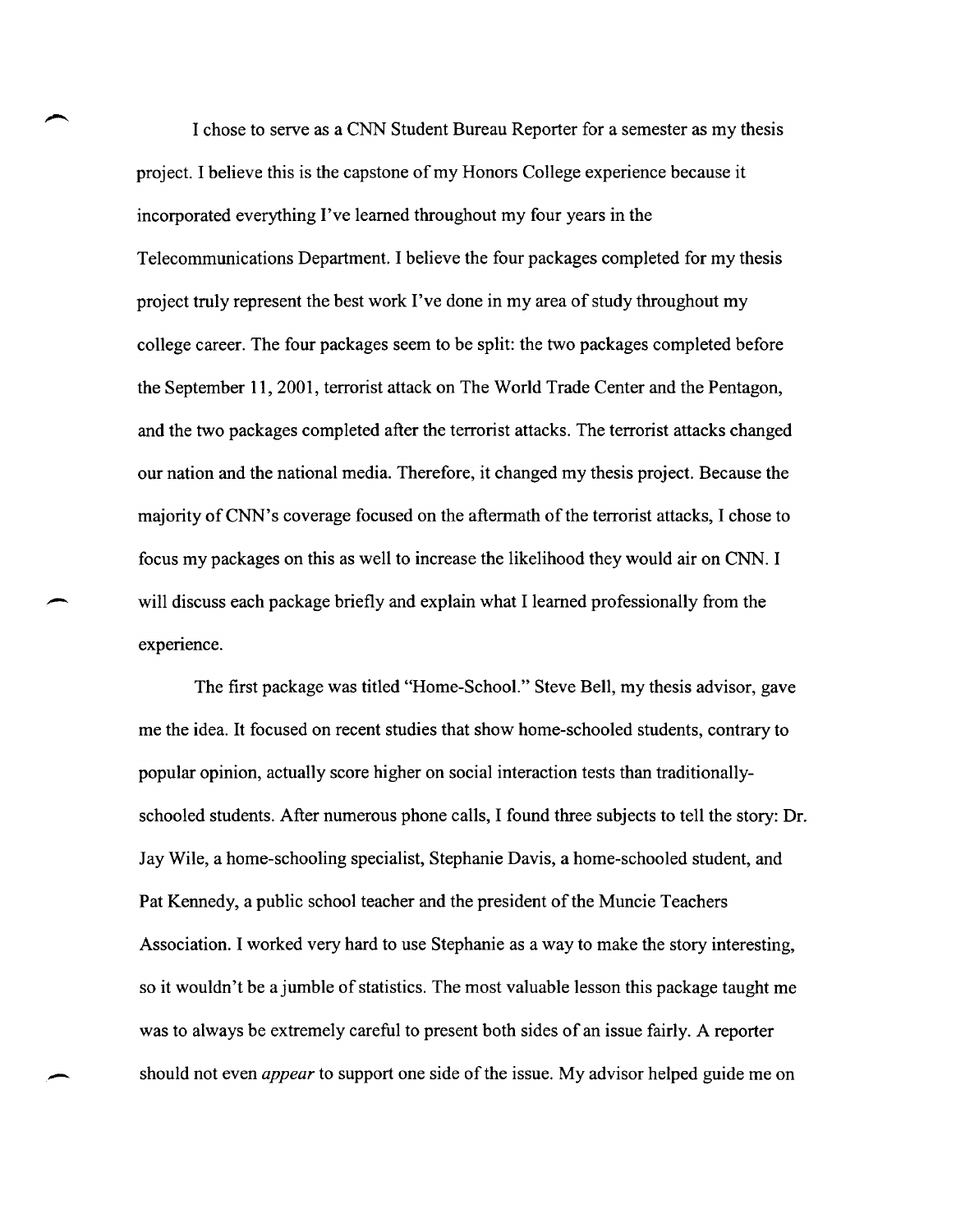this package and assured that I presented both sides fairly. This package was completed before the terrorist attacks, and as of December 2001, had not yet aired on CNN.

My second package was titled "Ohio Rep." This package is about Derrick Seaver, a 19 year-old Ohio State Representative, who is the nation's youngest legislator ever. One of my friends who is interested in politics told me about Seaver, and I decided to do a story on him. The story almost fell through because Seaver consistently did not return my phone calls. I finally reached him and set up our shoot date. I learned a very important lesson while working on this story. Seaver treated my photographer and me badly and behaved as if we were a nuisance the entire time we were with him. Seaver also seemed very arrogant. When writing and editing this package, I had to be very careful to ignore my negative personal feelings toward Seaver and concentrate on the story itself. I think I was successful at doing this, but I feel like my heart wasn't in it. This package is my least favorite package of the four. It was completed before the terrorist attacks, and as of December 2001, had not yet aired on CNN.

The third package I completed was titled "Peace Protestors." I loved this package from beginning to end. This package was the first I completed after the terrorist attack. An Associated Press article that appeared in the Muncie Star Press gave me this story idea. The article was about a small group of students at Indiana University that had set up a "peace camp" as a way of protesting the U.S. bombing of Afghanistan. The students supported and advocated a peaceful resolution to the war. After many phone calls and emails, I contacted the student who organized the camp and scheduled our shoot date for an afternoon on which they were planning a "peace rally." This story was a very visual story, and therefore, made for a good TV news story. My photographer did a wonderful

-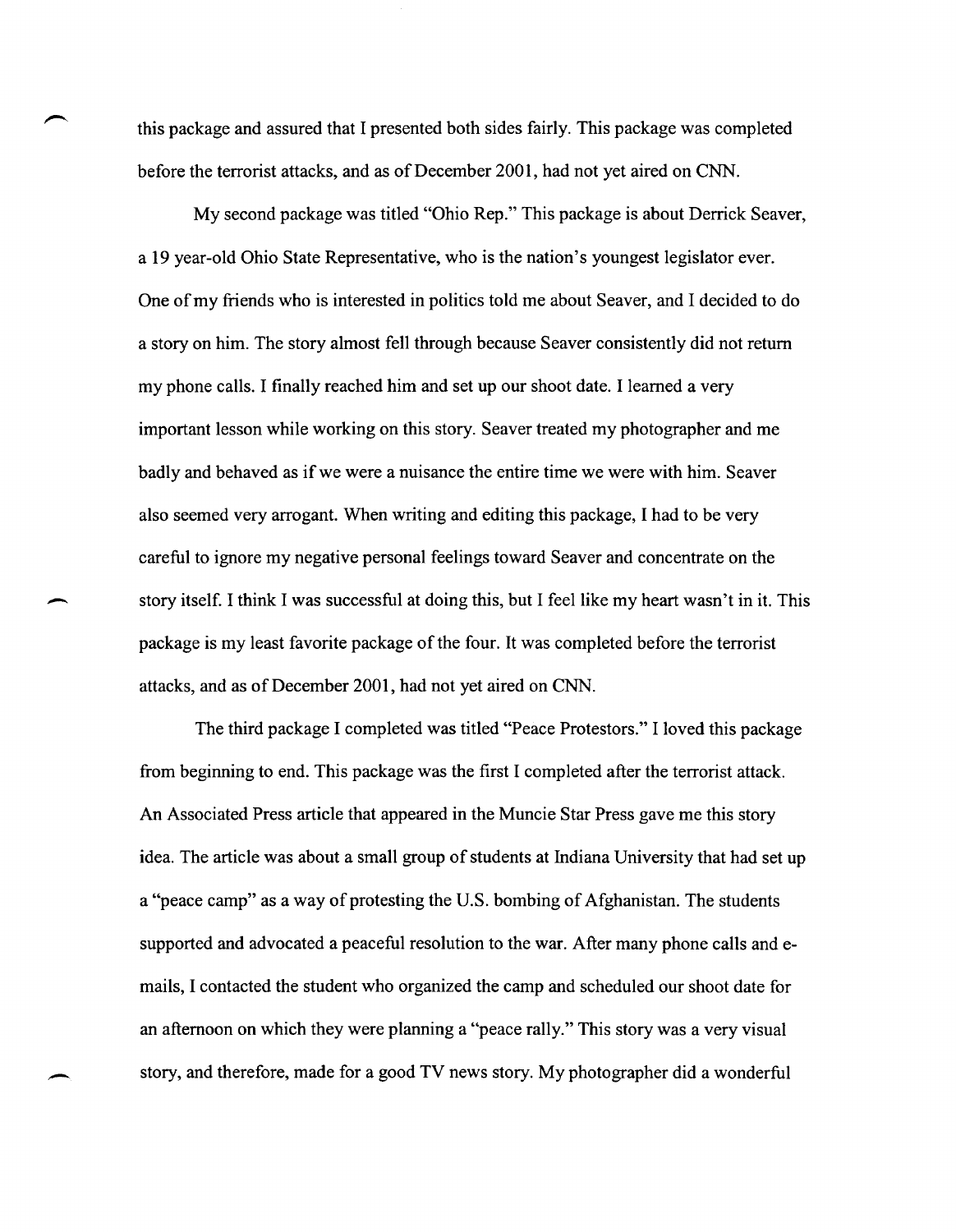job capturing the story on film. We edited the package in one day, and CNN aired the package the next day! What a thrill to see *my* work on CNN! This was extremely rewarding. The most valuable lesson in this package was, again, to leave my personal feelings out of it because I do not agree with the students' viewpoint. However, it is my favorite because I had great interviews, great pictures, great natural sound, and a great story to tell. If only all packages were this easy!

My fourth and final package was titled "Third Graders Help." I did not find this story, but rather, this story came to me! A contact I had made earlier in the semester called me and told me about this story. In response to President Bush creating America's Fund for Afghan Children, a third grade class in Alexandria, Indiana, organized a bake sale to raise money to send to children in Afghanistan. I learned a lot about working with - children in this package. Children can be the best subjects in a story, but they can also be the hardest to work with because they may be camera shy. When we first arrived on the shoot, the children were very camera shy and didn't want to talk to me. By the time we left, they had warmed up to us, and *everyone* wanted to talk to me. I also learned that, when interviewing children, never tum the camera off. The best sound bite in the entire story came from a child who thought the interview was over, and just said something as an afterthought. Luckily, we caught it on film! This package aired on CNN as well. Again, it was an absolute thrill to see my work on CNN.

In my original thesis proposal, I said I would complete five CNN packages. However, I did not complete the fifth package because the seemingly impossible happened. I landed my first reporting job! The station, News Channel 2 (WTWO-TV) in Terre Haute, wanted me to start immediately. We compromised, and I worked every

 $\overline{\phantom{0}}$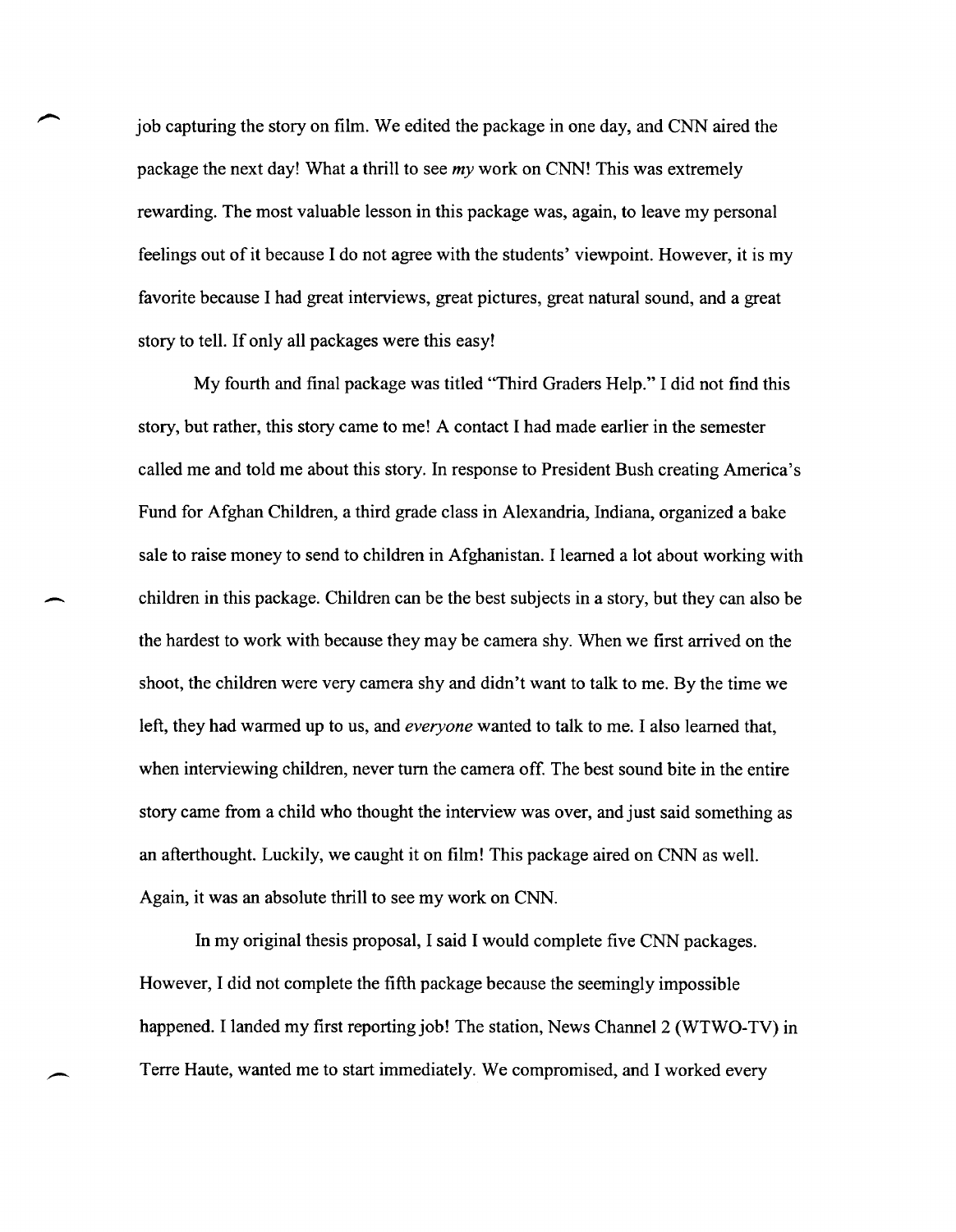Friday-Sunday throughout December. My thesis advisor agreed that this would count as credit for my fifth package. I learned an incredible amount on the weekends that I worked at WTWO. I learned the first tid-bits about building a relationship with my photographer so we can work together to make great stories. I learned a little about newsroom politics and egos, and how to avoid gossip in an industry that's known for gossiping. I learned that I'm going to be paid menial wages in the early stages of my career, but at least I love what I'm doing! I also learned a lot about contracts, and the advantages and disadvantages of having one.

I have learned and grown more as a reporter in this final semester of my college career than any other time in college. I've had three years for all the lessons I've been taught about reporting to sink in, and I think I'm finally getting the hang of it. I know I have a *lot* left to learn and many more hurdles to clear. But I look forward to learning it, because I know I'll meet a lot of interesting people, go to a lot of exciting events, and tell a lot of interesting stories along the way. And I think that's the best part about being a reporter...it's never boring.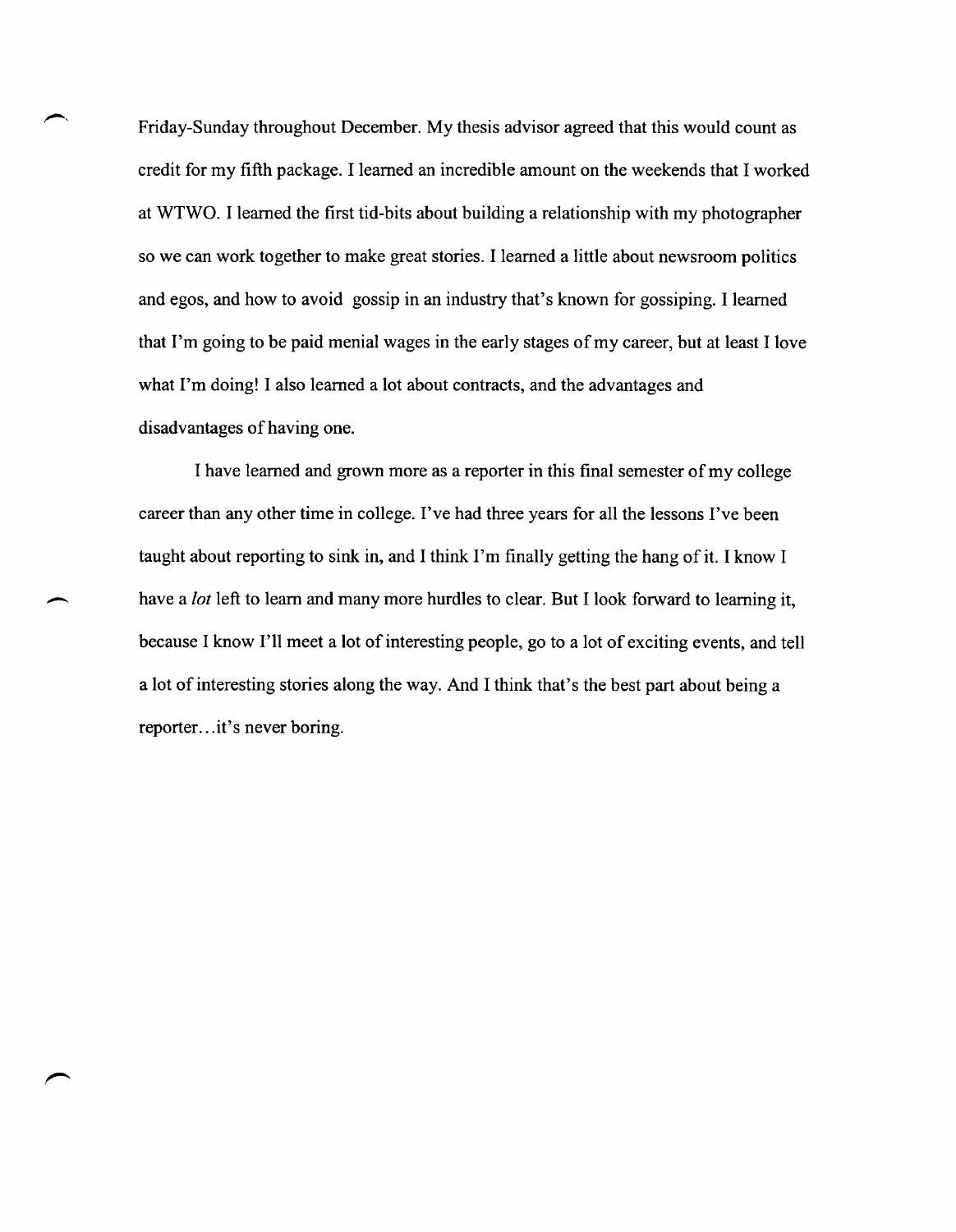### **CNN SB** STORY PROPOSAL FORM

,

SEND proposals via email to: Alan.duke@tumer.com and Johnetta.dillard@tumer.com

SLUG NAME: Home-school STORY TYPE: News/feature CATEGORY: Education REPORTER & EMAIL: Kylie Gandolf, Kylie16@aol.com ADVISER & EMAIL: Steve Bell, sbell@bsu.edu PHONE: (765)214-0447 SCHOOL & LOCATION: Ball State University Muncie, IN ANTICIPATED COMPLETION DATE: Oct. 5,2001 DATE SUBMITTED TO CNN: Story proposal: September 17, 2001 SOURCES: I am meeting with Dr. Joe Wile on Monday, Sep. 17 to review the study. (I don't have the information right now, but will have it soon!)

#### SUMMARY:

•

This is a video/web story about recent studies that say home-schooled students (contrary to popular opinion) score higher on social interaction tests than publicly-schooled students. My package will focus on high-school age students. Stephanie Davis, 15, will be my "peg." She is a home-schooled student who is a self-proclaimed "social butterfly" and is active in various social activities organized by home-school families.

#### TELLING THE STORY:

The story will open with Stephanie engaging in some social activity (we have shoots scheduled for an evening at her church and a volleyball game). I will set her up as an average high-school student, then reveal that she is actually home-schooled. Cut to video of her being home-schooled. Next, go to the facts of the study with a sound bite(s) from a specialist about the study (Dr. Joe Wile, Apologia Educational Ministries). Cut back to Stephanie for sound bites about being a home-schooled" social butterfly" , as well as her mother (who teachers her). Show more of Stephanie at her social activities. Go to a second specialist who disagrees and says home-schooled students have trouble interacting socially (Dr. Gregory Marchant, Ball State University). End with Stephanie.

#### POTENTIAL CHARACTERS:

Stephanie Davis: a 15-year-old home-schooled student is who very active in several organizations and clubs that provide a social outlet for her, as well as an opportunity to interact with other home-schooleq students. She is relevant because she will make the story interesting as we get to know her throughout the package.

Linda Davis: Stephanie's mom; she's relevant because she has home-schooled Stephanie for many years and will provide more insight to her daughter.

Stephanie's friends: ?? possible sound bites about being friends with Stephanie.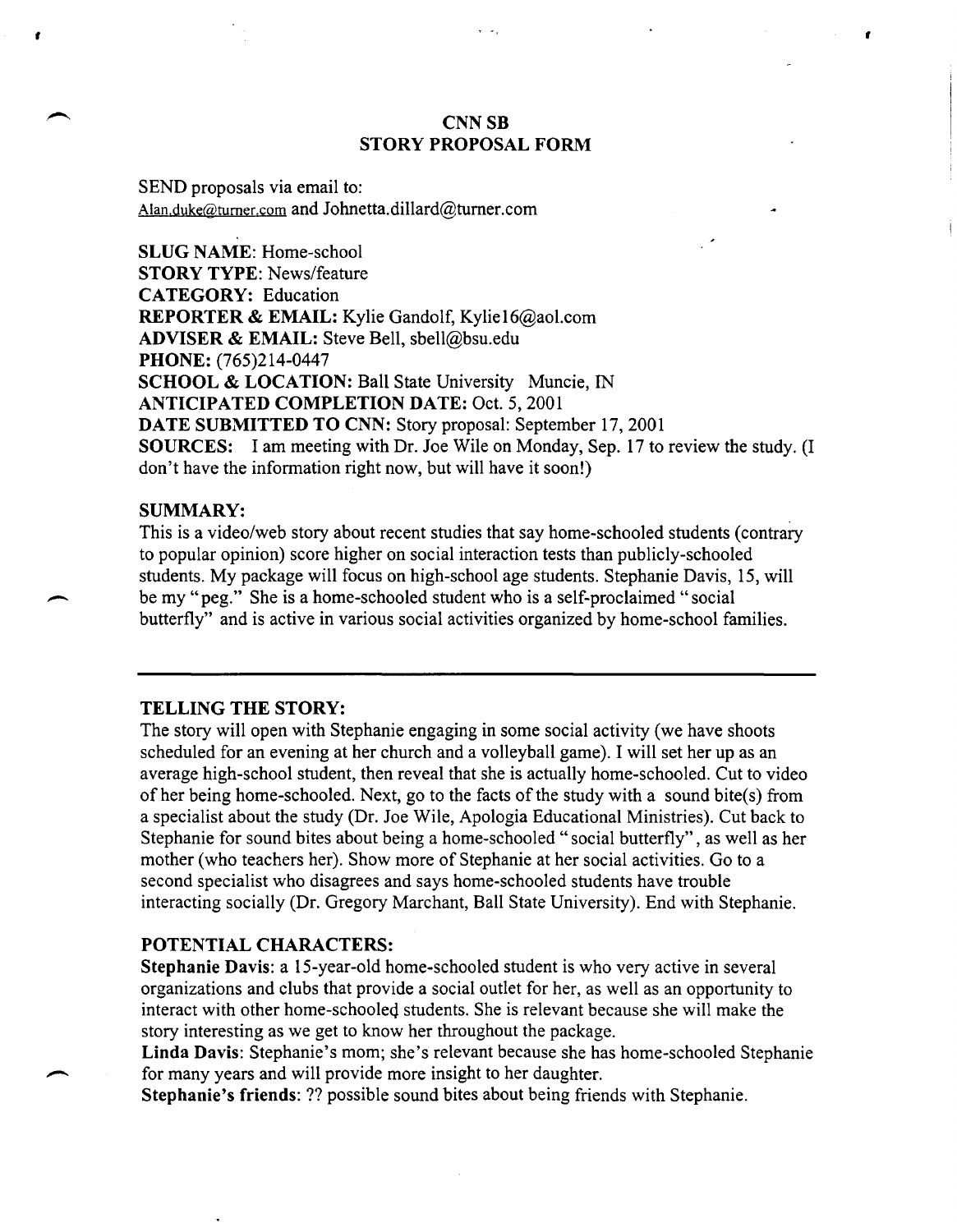**Dr. Joe Wile:** a former university professor, he now works solely with home-schooled students. He is providing the study that says home-schooled students score higher on social interaction tests than publicly-schooled students.

**Dr. Gregory Marchant:** will provide the opposing opinion to Dr. Wile's study.

#### **ELEMENTS:**

**I will complete this section after I've completed the story. However, I anticipate** a **graphic to help explain the study.** 

### **ADDITIONAL BACKGROUND:**

Dr. Joe Wile was out of the country during the terrorist attack and his return home has obviously been delayed because of the attacks. We are planning to meet Monday, Sep. 17 so he can give me the study. I will have the actual statistics at that time.

**BLURB: I will write my blurb later.**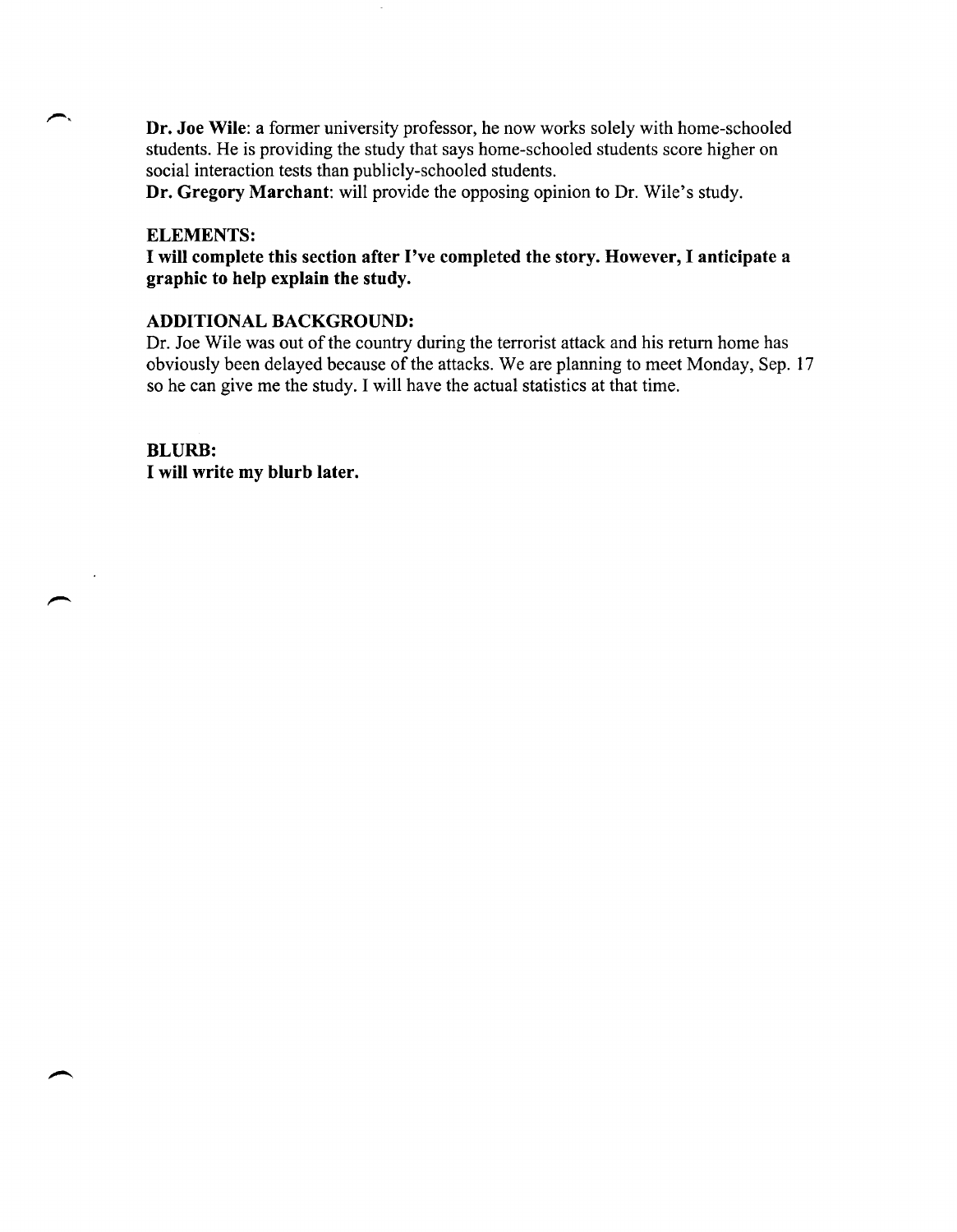### SLUG: Home School REPORTER: Kylie Gandolf Kylie16@aol.com Ball State University; Muncie, IN Submitted 9/25/01

### SUGGESTED LEAD-IN

Home Schooled students are sometimes stereotyped as being sheltered socially because they spend their days at home, rather than at school. But most states have home schooling organizations with very active social networks. Parents organize social activities like athletic teams, clubs, and get-togethers for their home schooled kids. CNN Student Bureau Reporter Kylie Gandolf examines the issue of how home-schooled students socialize, and how some argue they socialize the wrong way.

#### PKG BEGINS

Nat sound full (at Stephanie's volleyball game, in team huddle, all players shout):

#### NATSOT

 $\overline{\phantom{0}}$ 

"BE AGGRESSIVE!"

#### VO Gandolf:

Volleyball is her favorite sport, she doesn't like math, and her best friend's name is Kelly.

Stephanie Davis is your typical high school sophomore ... except she doesn't *go* to high school.

#### SOT - Kelly Davis, 15

"I've been home-schooled since I was in the third grade, when our private school closed and our parents decided to home-school us."

#### VO Gandolf:

In the year 2000's nationally standardized SAT's, home-schoolers nationwide scored a significant 70 points higher than traditionally-schooled students. But critics, many of them public educators, think Stephanie and her friends miss a lot.

#### SOT Pat Kennedy

### Public school teacher, Teachers Association President

"No matter how much work they put into it, there's no way they can replicate the diversity of a classroom with 30 kids in it."

#### VO Gandolf:

But recent studies show that home-schoolers actually score *higher* on social interaction tests than traditionally schooled students.

SOT - Dr. Jay Wile Home School Specialist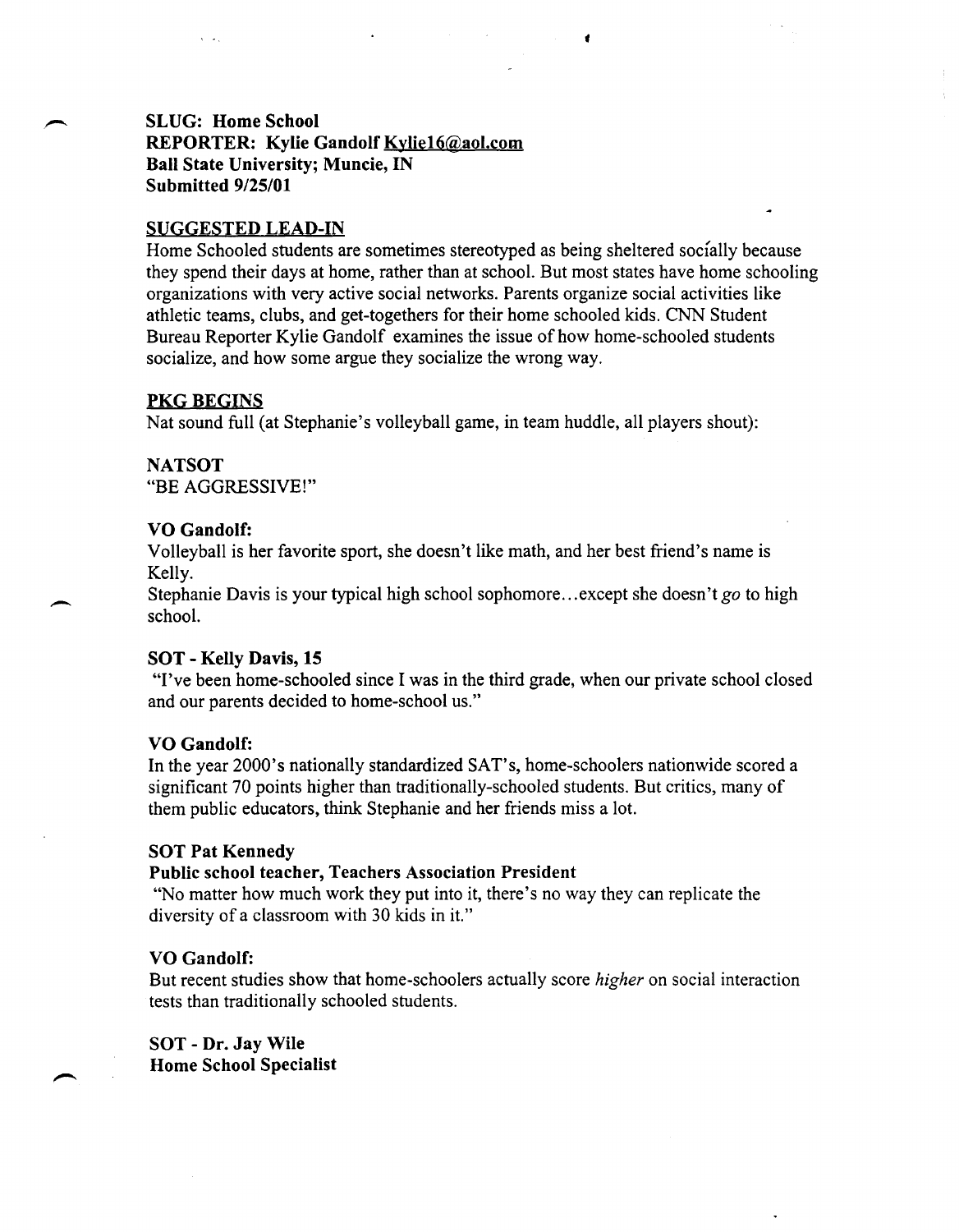"School is basically the most artificial environment a student can be in because you're cloistered away with kids your age and basically your same socio-economic class."

,

 $\mathbb{R}^2$ 

#### SOT STEPHANIE Davis:

"I'M ALWAYS GOING SOMEWHERE. I ALWAYS HAVE SOMETHING TO DO."

(Nat sound full: Stephanie playing piano @ church)

#### SOT Gandolf:

,

"SHE GOES TO CHURCH TWICE A WEEK AND HELPS WITH THE CHILDRENS' CHOIR."

#### SOT Gandolf:

"SHE PLAYS VOLLEYBALL IN A LEAGUE SPECIALLY ORGANIZED FOR HOME-SCHOOLERS."

#### SOT Davis:

"I LOVE TO PLAY SPORTS. IT'S SO MUCH FUN FOR ME."

#### STAND-UP

# Kylie Gandolf

## Muncie, Indiana

"WILE SAYS SOCIAL ACTIVITIES, LIKE STEPHANIE'S VOLLEYBALL GAME TONIGHT, AREN'T THE REASON THAT HOME-SCHOOLED STUDENTS SCORE HIGHER ON SOCIAL INTERACTION TESTS. THE KEY, HE SAYS, IS SELF-CONFIDENCE."

#### SOT Wile:

"In all these studies that have been done, home schooled students are much more confident socially. In these studies, they show higher self-concepts."

#### VO Gandolf:

But critics, like Kennedy, see a gap. She says home-schoolers sometimes have trouble socializing with people who are unlike themselves.

#### SOT PAT KENNEDY:

"IF YOU ARE PLACED IN A SETTING WHERE YOU HA VE NOT LEARNED TO APPRECIATE DIFFERENCES IN PEOPLE, IT CAN SET YOU UP FOR FAILURE, OR SET YOU UP TO BE JUDGEMENTAL."

#### SOT Davis:

"I don't feel like I'm missing out on anything. I'm getting my education, and I still have a social life. So I don't think I'm missing anything."

### VO Gandolf:

 $\ddot{\phantom{0}}$ 

Kylie Gandolf, CNN Student Bureau. MUNCIE, INDIANA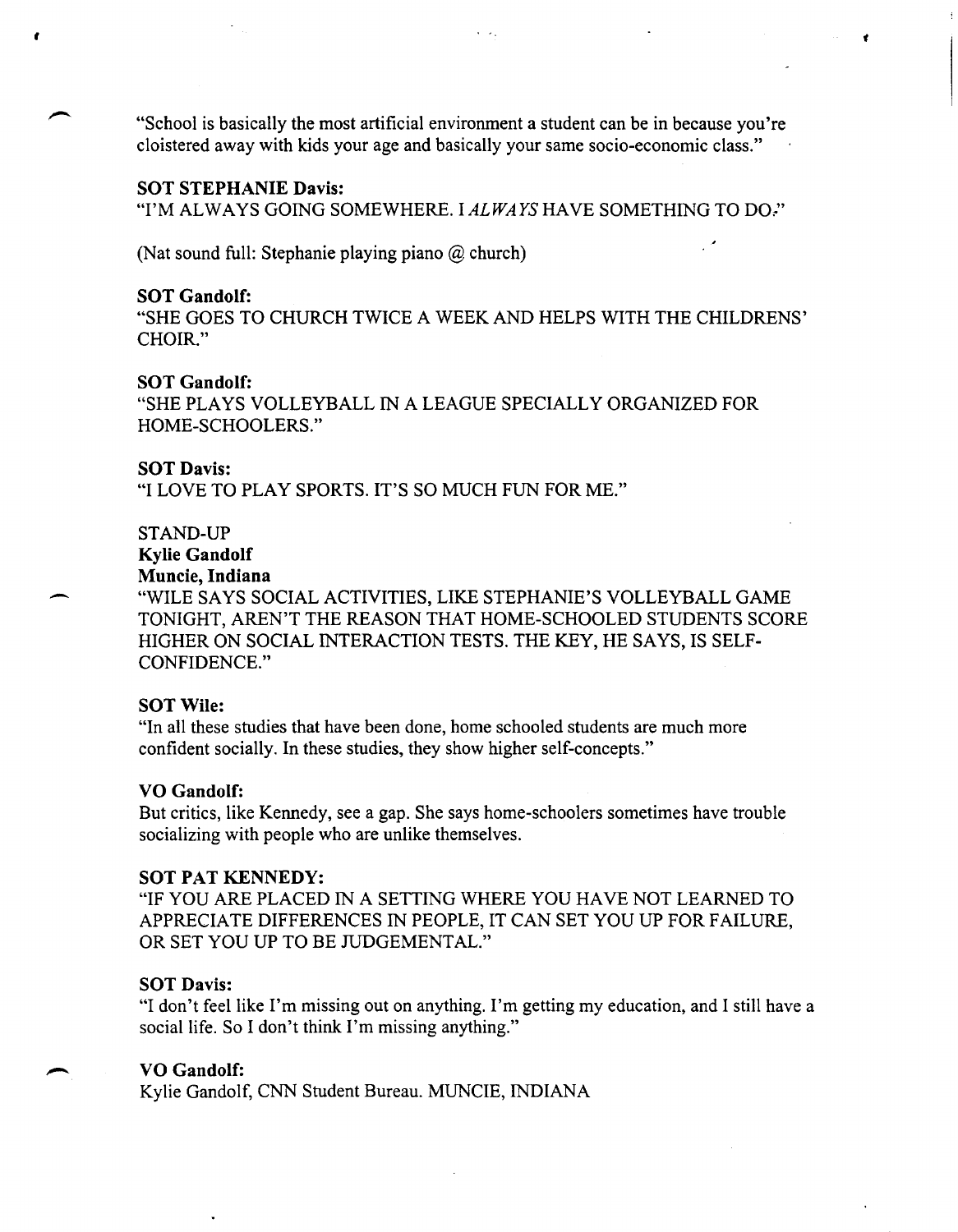### CNN<sub>SB</sub> STORY PROPOSAL FORM

SEND proposals via email to: CNNSB@TURNER.COM And 10hnetta.dillard@turner.com

•

SLUG NAME: Ohio Rep STORY TYPE: Feature CATEGORY: Profile AUTHOR & EMAIL: Kylie Gandolf (Kylie16@aol.com) ADVISER & EMAIL: Steve Bell (sbell@bsu.edu) PHONE: My number: (765)214-0447; Adviser's number: (765)285-5905 SCHOOL & LOCATION: Ball State University (Muncie, IN) ANTICIPATED COMPLETION DATE: ??? DATE SUBMITTED: August 29, 2001 SOURCES: Derrick Seaver (Ohio Rep), fellow representatives, Seaver's parents, Seaver's friends

#### SUMMARY:

(3-4 sentences that begins, this is a video/web story about ... Explain what makes the story relevant. Why it's news-worthy. Why a national or international audience of young people would want to see it)

This is a video story about a 19 year-old Ohio state representative who is also a full-time college student. Obviously, the story is that he's a teenager and holding an elected state office. I think a national/international audience would be interested in this story because it shows a person *their* age doing something pretty incredible.

#### TELLING THE STORY:

(Describe how you'll open the story, what you'll go to next and how you'll end your story. Tell us visually how this story will unfold. Tell us who we'll be meeting in the story and why they're important)

I want to open the story with shots of Seaver at college, doing typical college activities with possible sound bites inserted from him...portray him as a typical college student. Next, I'll cut quickly to footage of Seaver in legislative session (or other b-roll of him in his political world), pointing out that he is, in fact, a very unusual college student. I'll then let him tell the story of how he became inspired to be a state representative, how he was elected, and finally, how he manages to juggle college-life with a professional political life. I picture the end being a long-shot of Seaver walking away from the camera (in the Ohio statehouse), with VO of him explaining what his ultimate political/personal goals may be.

#### POTENTIAL CHARACTERS: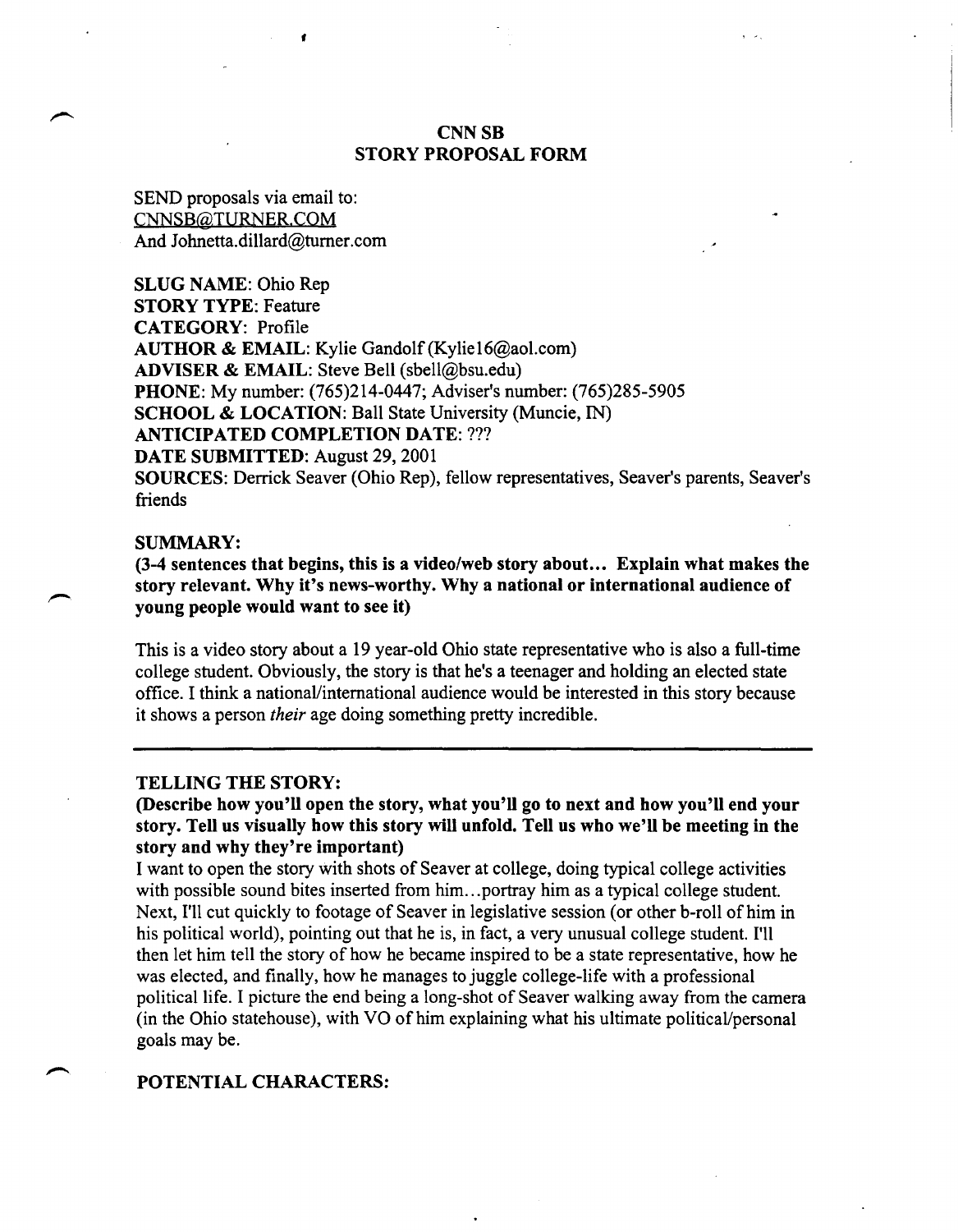(List the characters in order of anticipated appearance in your story. Who are the people you want to interview or what kinds of people do you want to interview. Tell us what relevance they add to the story.)

,

Derrick Seaver: he is who the story is about; the main character Seaver's professional colleagues: do they take him seriously? How do they view him? Seaver's parents: what do they think about their son being a young representative? Seaver's college pals: what do they think about Seaver's political success? Is he just "Derrick" to them, and not "Representative Seaver" ?

#### ELEMENTS:

,

 $\overline{\phantom{a}}$ 

(This section is for pictures in the video story or interactive elements like fact boxes and pull-out quotes for the web story. This section is very important. How do you plan to cover your story outside of getting interviews. The must be pictures) I plan on getting a lot of b-roll of Seaver at college: hanging out with friends, sitting in class, studying, etc. I also want a lot of b-roll of Seaver at the statehouse completing his daily professional activities: possible footage of him in session, talking with colleagues, etc.

#### ADDITIONAL BACKGROUND:

(Useful statistics and info. someone approving the story might find interesting. This should not be copied and pasted research. It should be information that indicates to CNN that you really understand the issue in your story and how they could be relevant to the student audience. It could be background information about the characters that you intend to include in your story. It's information you might use in your story but not necessarily. This information helps us see that you have at least done some preliminary research and that you have evidence to support that this is a viable story and not just an idea.

#### SAMPLE BLURB INFORMATION FOLLOWS: BLURB:

(Blurbs are written for video stories that will not be accompanied by a longer web story. If you want your video posted on the web, write a blurb or a longer web story. We stream the video and link it to our webpage so visitors to CNNfyi can click and watch the video. The blurb is about three paragraphs that introduces the video and compels the reader to click on the video. You can write the blurb now or later.) I will write the blurb after I've completed the story script.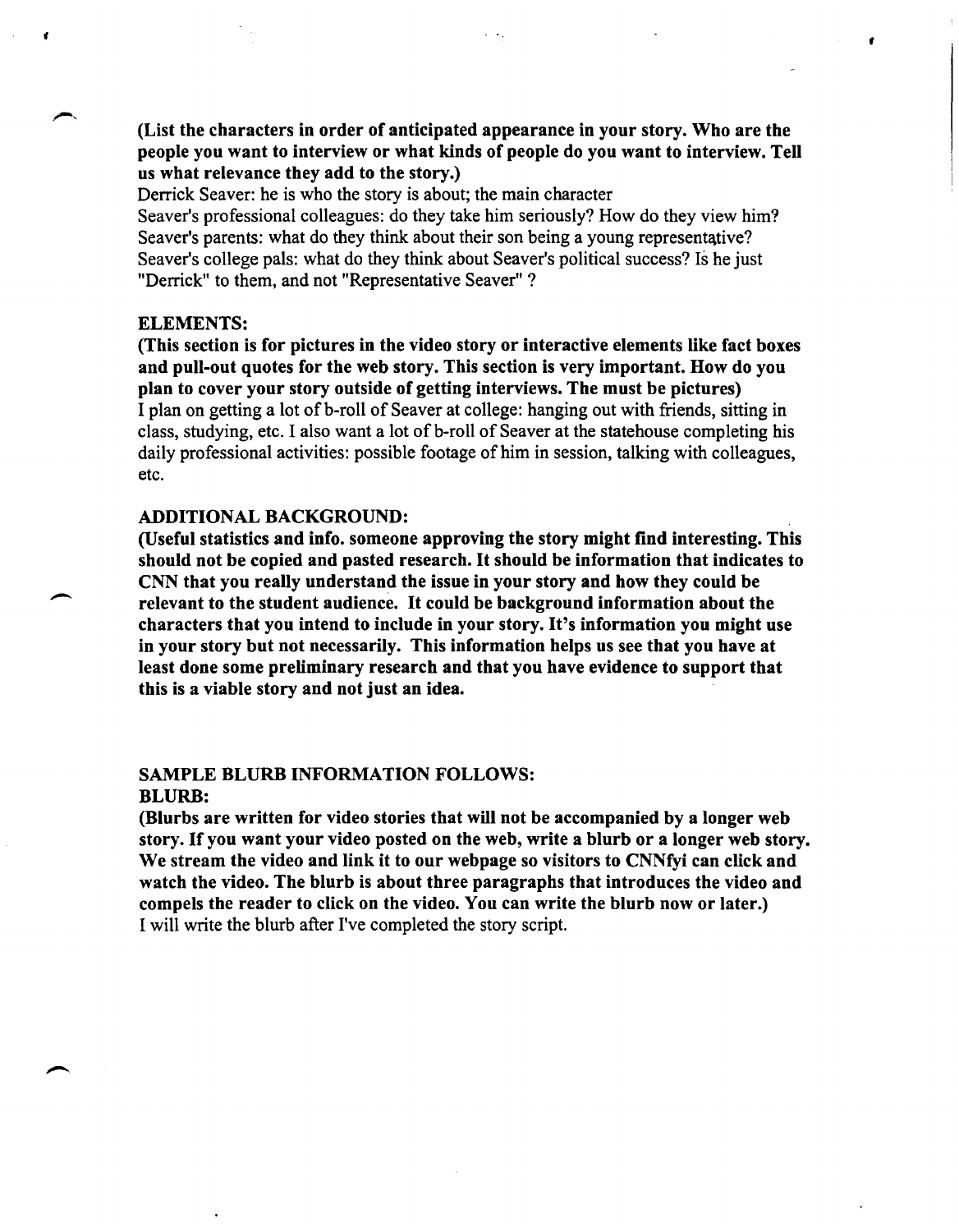SLUG: Ohio Rep

REPORTER: Kylie Gandolf Kylie16@aol.com Ball State University; Muncie, IN Submitted 10/8/01

### SUGGESTED LEAD-IN

Young people are often stereotyped as being politically inactive...many don<sup>3</sup>t even show up to vote. But there's always those who break the stereotypes. CNN Student Bureau Reporter Kylie Gandolf introduces you to a young politician who says it's his duty not only to vote, but to serve.

### **PKG BEGINS**

*Nat sound full (TC 58:35 "This is Representative Derrick Seaver.")* 

### VO Gandolf:

At first glance, he looks like your typical Ohio State Representative ... but then, you notice something a little different.

### SOT Derrick Seaver

(TC 13:03) "I'm a fairly young guy."

### VO Gandolf:

 $\overline{\phantom{0}}$ 

At age 19, he's the nation's youngest state representative—ever.

### SOT Derrick Seaver, 19

# Ohio State Representative (Dem. 85<sup>th</sup> district):

(TC 40:38) "I get a lot of complete shock and embarrassment when a lot of the constituents mistake me for a page or an aid."

#### VO Gandolf:

Seaver admits he didn't intend to run for office.

#### SOT Seaver:

(TC 22:50) "I went out looking for a candidate to run for this office, and when no one was interested, a lot of the same people I was talking to talked me into running...thinking maybe a young person could shake up the race a little bit."

VO Gandolf: But it wasn't always easy.

#### SOT Seaver:

(TC 26:42) "A lot of people were very happy to see a young person, and a lot of people were very skeptical."

### VO Gandolf: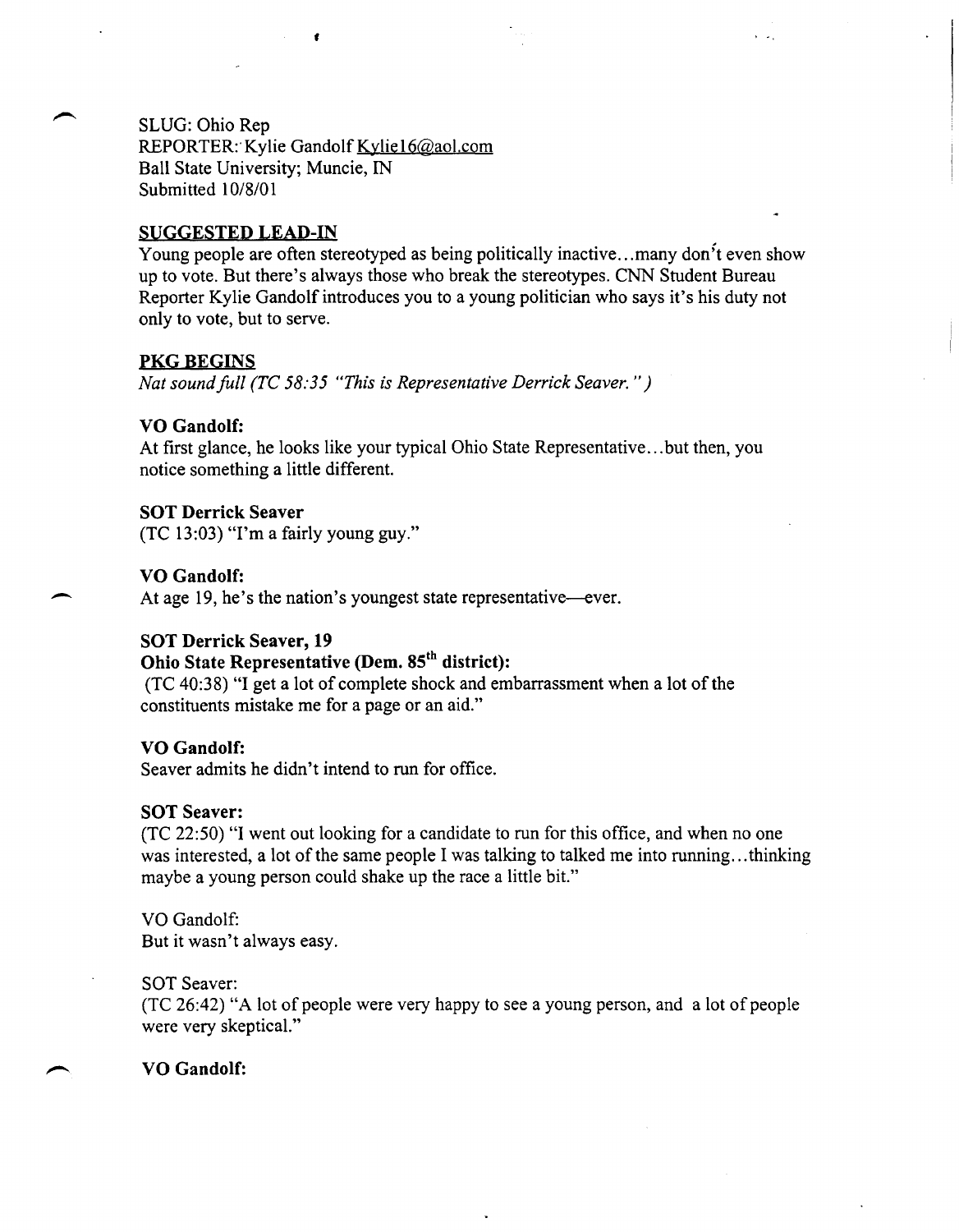After he won the race, he had to learn how to juggle his new office, and start college classes.

f

#### SOT Seaver:

(TC 29:56) "I'm on the 8 year plan at my college which is set up to last as long as my term limits."

#### VO Gandolf:

Being the only teenager ever to serve as a state rep presents unique challenges.

SOT Gandolf (reversal shot during interview):

(TC ???) "How do you think your political colleagues view you because you're 19?"

#### SOT Seaver:

(TC 37:26) "I think at first it was probably hard to accept for a lot of them. A lot of them have kids my age. (TC 37:54) I really think that they don't view me any differently than any other legislator, which is the way it should be."

### VO Gandolf:

Seaver's from rural Ohio, so he says it took some effort to adjust to his new city life.

*(Nat soundfull (TC 1:01:22? Seaver walking)* 

#### SOT Seaver:

 $(34:07)$  "I'm not a city person. (TC 31:15) Life here is fast pace. (TC 31:25) It took me months to really adjust to this down here, and I'm really in some ways still trying to adjust."

*(Nat sound bridge: TC* 1: 11 :39 *''I'm pleased to bring this bill to you with 10 House sponsors" (jade under)* 

#### VO Gandolf:

Despite his busy schedule, Seaver says his job is rewarding.

#### SOT Seaver:

(TC 33:14) "It's a great feeling when you get a question answered, or when you get somebody's problem fixed, because that's what I think I'm really here to do."

SOT Gandolf (reversal shot during interview): (TC 37:02) "What do you want to be when you grow up?"

### SOT Seaver:

"(Laughs) When 1 grow up 1 hope to be a government teacher. So sooner or later I'll get an honest profession and get out of politics."

#### VO Gandolf: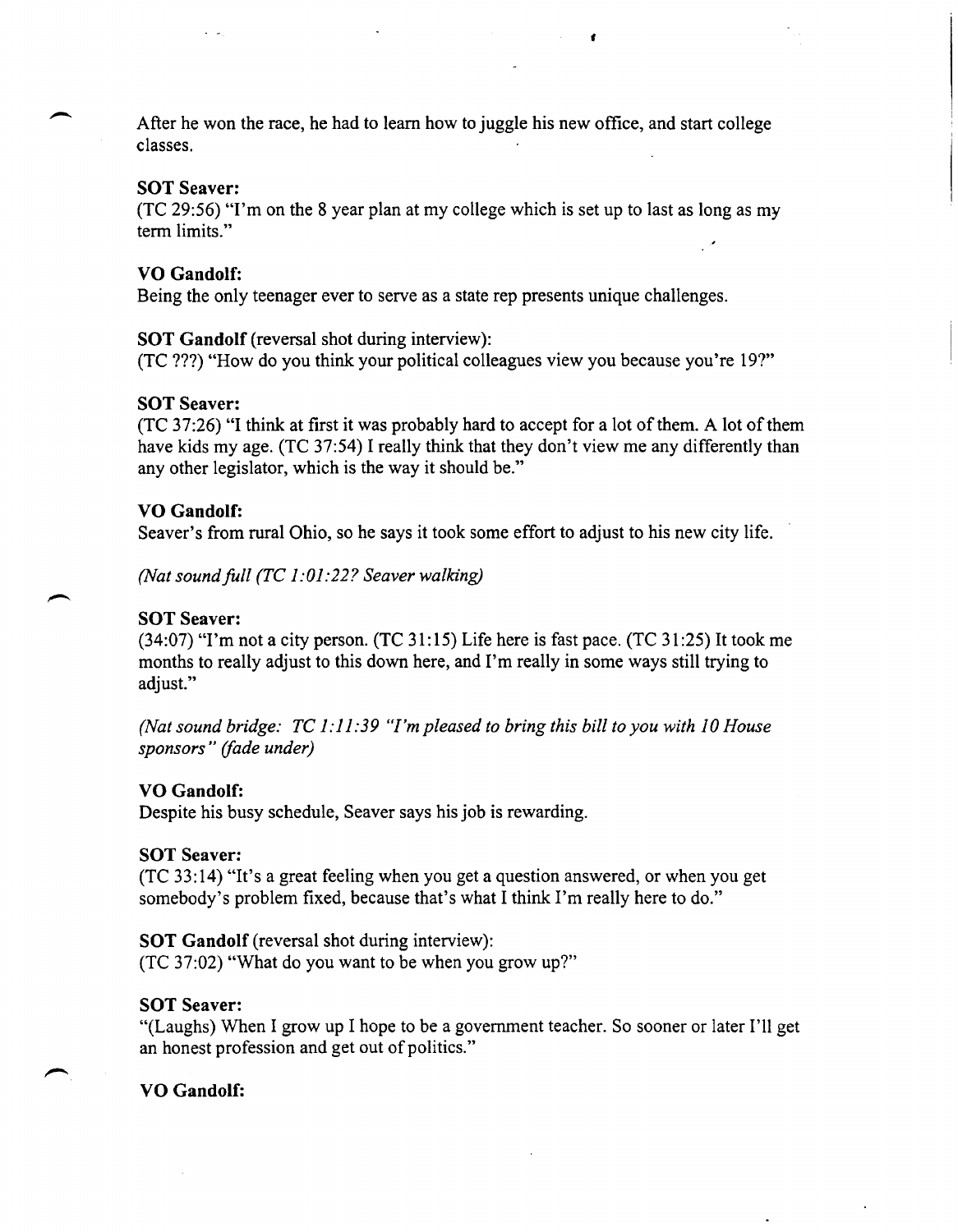But not anytime soon. He'll be on the ballot for reelection in 2002. Kylie Gandolf, CNN Student Bureau. Columbus, Ohio.

 $\sqrt{2}$ 

,

 $\mathcal{L}$ 

,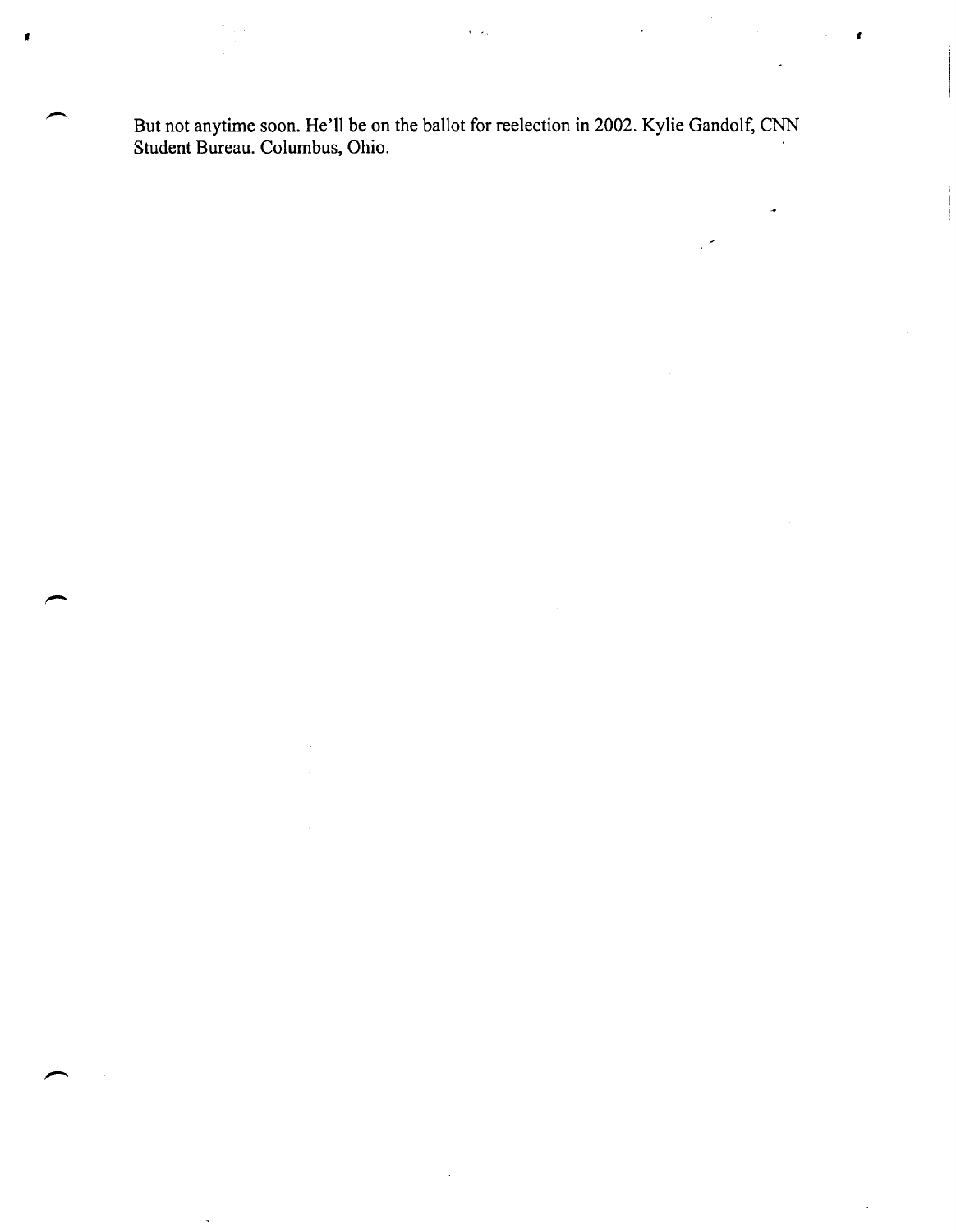### CNNSB STORY PROPOSAL FORM

SEND proposals via email to: CNNSB@TURNER.COM And Johnetta.dillard@turner.com

*t* 

SLUG NAME: Peace Protestors STORY TYPE: News side-bar CATEGORY: Profile? AUTHOR & EMAIL: Kylie Gandolf Kylie16@aol.com ADVISER & EMAIL: Steve Bell sbell@bsu.edu PHONE: (765)214-0447 SCHOOL & LOCATION: Ball State University: Muncie, IN ANTICIPATED COMPLETION DATE: Wednesday, 10/24/01 DATE SUBMITTED: October 16, 2001 SOURCES: The Associated Press (newspaper article, 10/10/01, appeared in Muncie Star Press)

#### SUMMARY:

This is a video/web story about Indiana University (Bloomington, IN) students and city residents who have set up a "peace camp" to protest U.S. involvement in the war on terrorism, specifically the U.S. bombings on Afghanistan. One of the students involved says the peace camp has now grown to about 14 tents and some 30-40 students/participants. An international audience would want to see this story because it's very relevant to current events, and it shows that not *all* young adults agree with the U.S. retaliation efforts.

### TELLING THE STORY:

I'll open the story with nat sound full of some sort ... maybe a quick sound bite or some other form of nat sound. Next, I'll set up the "peace camp" through video ... show the physical size of the camp, about how many people are participating, etc. I'll follow this with sound bites from students who are participating in the peace camp. How long do they intend to be there? Why are they doing this? What do they hope to accomplish? Following this, I'd like to show how university students view the students who are protesting. Do they take them seriously, or do they just think they're "hippies?" How effective are they in communicating their ideas to the student body/the entire city? I'll end with the statement (or sound bite) that the peace camp participants intend to stay until the U.S. stops bombing Afghanistan.

#### POTENTIAL CHARACTERS:

I intend to show protestors first. I have one student (James Bourke, 18) who I've talked to personally over the phone and would be willing to do an interview. He says other protestors would be willing to talk to me. I'd also like to interview students who aren't involved in the protest. What do they think of the protestors? Do they take the protestors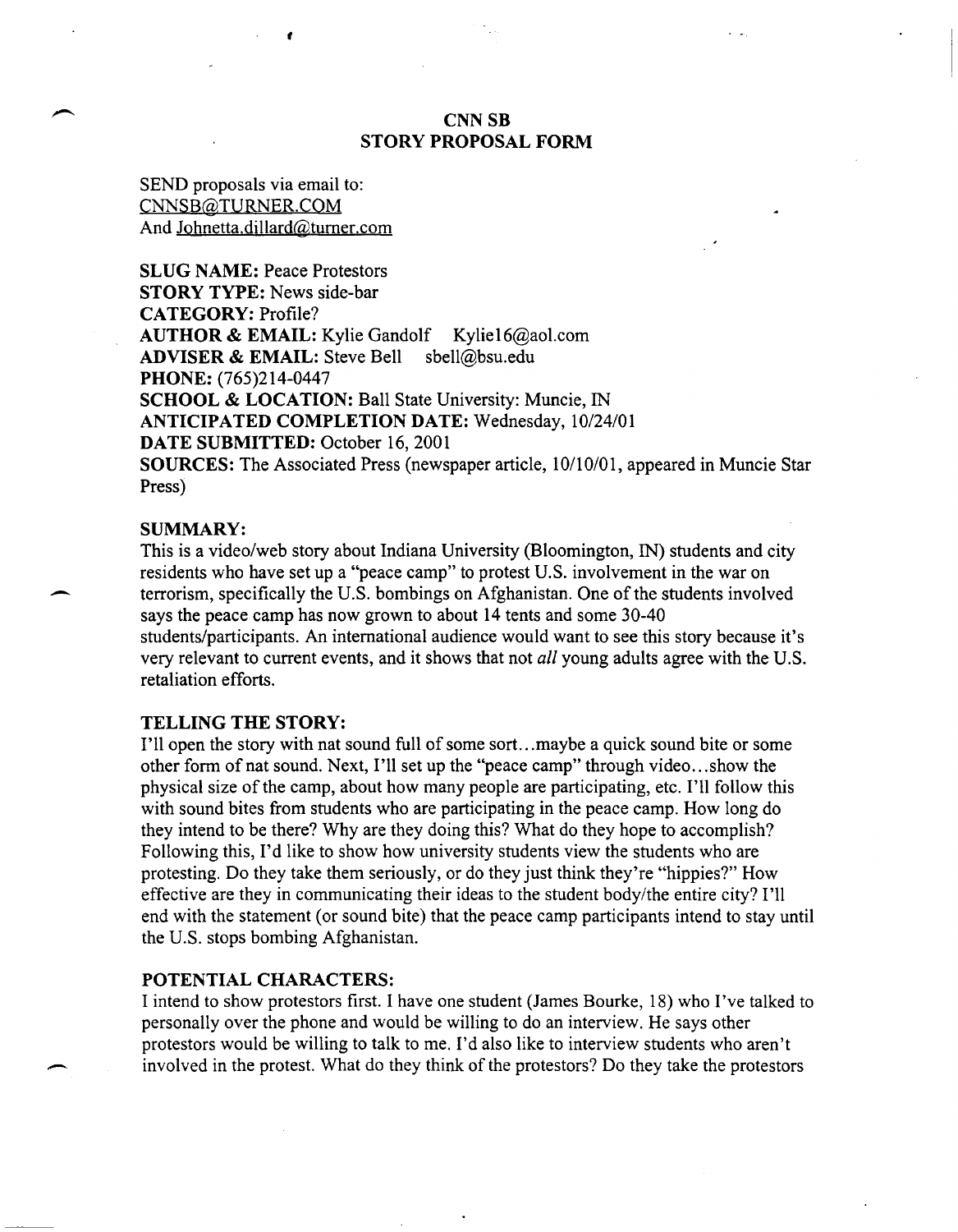seriously? I'm also going to try to find a ROTC member on the campus who would probably passionately disagree with what the' protestors are promoting.

f

### **ELEMENTS:**

Tight shots of signs posted at peace camp. Wide shots of the camp itself. Shots of how students react to the protestors. Shots of protestors distributing material to student passerby's. .

### **ADDITIONAL BACKGROUND:**

James Bourke is a freshmen at IU, he leaves the camp only for classes and has agreed to do an interview with me. The camp began Sunday, Oct. 7, when the U.S. began bombing Afghanistan, and has been growing in size ever since. The protestors intend to continue the peace camp until the U.S. stops bombing.

#### **BLURB:**

I will write my blurb after completing the story.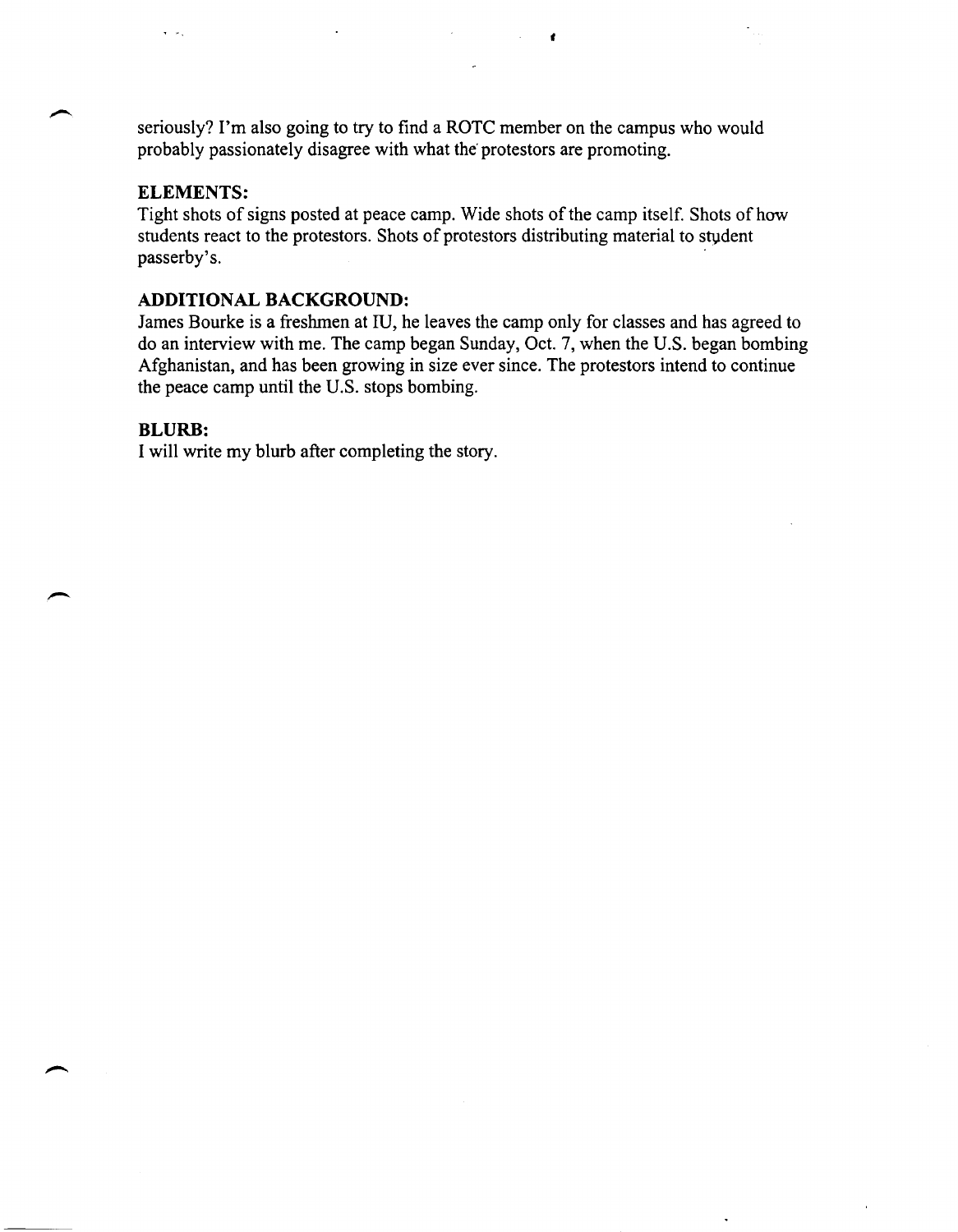# SLUG: Peace Protestors

REPORTER: Kylie Gandolf Kylie16@aol.com Ball State University; Muncie, IN Submitted *10/19/01*  TRT: 2:05

### SUGGESTED LEAD-IN

The September 11<sup>th</sup> attacks sparked a fire of patriotism in the United States that the young adult generation had never seen before. As the country rallies around the flag, CNN Student Bureau Reporter Kylie Gandolf introduces you to a group of college students that are having a rally of a different sort.

*t* 

### PKG BEGINS

*Nat soundfull .. fade under (drummers at protest)* 

### VO Gandolf:

These Indiana University students are drumming up support for their cause: a peaceful resolution to the war in Afghanistan.

### SOT Galia Arad

Peace Protestor

"Killing innocent people is NOT a resolution."

### VO Gandolf

As soon as the U-S began bombing Afghanistan, these students went to action.

### SOT James Bourke

#### Peace Protestor

"We decided to stop discussing it and actually do something."

### VO Gandolf:

So they set up a "peace camp." And what began with only a handful of students and two tents, has now grown to nearly 40 students and a dozen tents. But-- there are plenty of critics.

### SOT Brett Weinblatt

#### Student

"To be honest, I think this is ridiculous! I think after the September  $11<sup>th</sup>$  attacks, the only option we have is to go into Afghanistan and take over."

### **SOT Steve Marks**

### Peace Protestor

"We get lots of people driving by shouting at us, but we just let it roll off our backs."

### VO Gandolf

*Nat sound full: speaker (a) rally: "Freedom, democracy, and justice!")*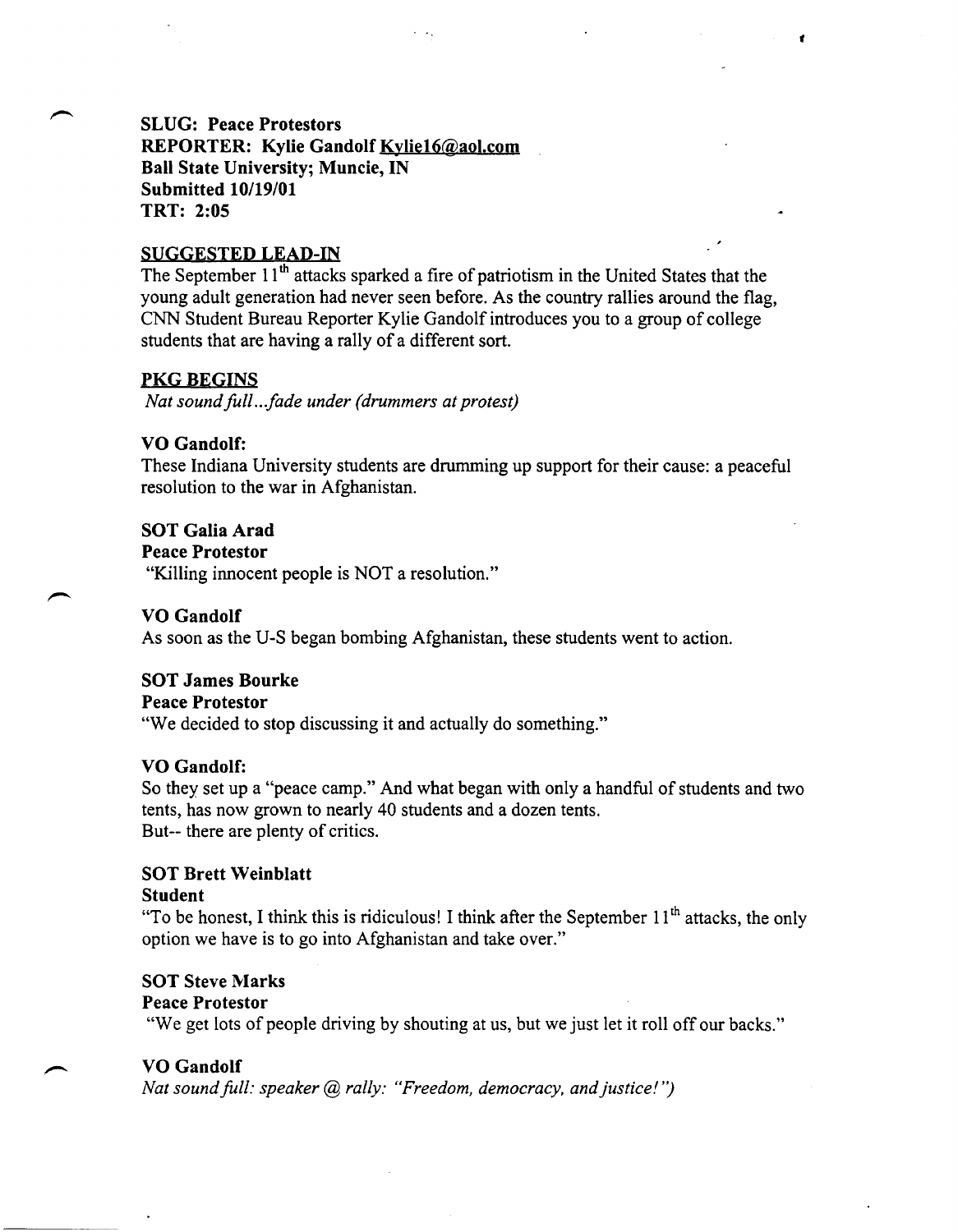On this night, a rally to help get the word out. .. *(Nat sound full: drums)* Complete with bongos, a larger than life Jesus, and an energetic crowd. *(Nat sound full: crowd cheering)* 

#### STAND-UP

### Kylie Gandolf Bloomington, IN

,

The protestors here at the rally are handing out these green ribbons which represent a peaceful resolution to the war, which they say is the only way to end violence for good.

### SOT James Bourke

#### Peace Protestor

"If you indiscriminately attack people just because they attacked you, you just keep the problem going. You perpetuate violence."

### SOT Arad

"There are other ways to take care of this than going to war."

### Nat Bite

"On the back are a list of ten solutions we advocate other than military action."

### VO Gandolf

The protestors hand out their IO-point plan to end the war peacefully, which ranges from humanitarian aid to ending financial resources for terror networks. But critics are not impressed.

### SOT Matt Lesser

#### Student

 $\overline{\phantom{a}}$ 

"They're probably just thinking euphorically. Obviously, everybody wants peace, but when someone takes down the World Trade Center, there's no peace in the world."

### VO Gandolf

Many who pass by consider the camp un-American, but others are tolerant.

### SOT Anne Novak

#### City Resident

Interviewer (Gandolf): "A lot of people say what's going on here is very unpatriotic." Novak: "Oh! There's always room in America for dissent. We're protected. We're allowed to dissent."

### VO Gandolf

The protestors vow not to leave the peace camp until the U-S stops all military action in Afghanistan.

*Nat sound full: crowd cheering* 

### VO Gandolf *(Nat sound under: drums)*

Kylie Gandolf, CNN Student Bureau. Bloomington, Indiana.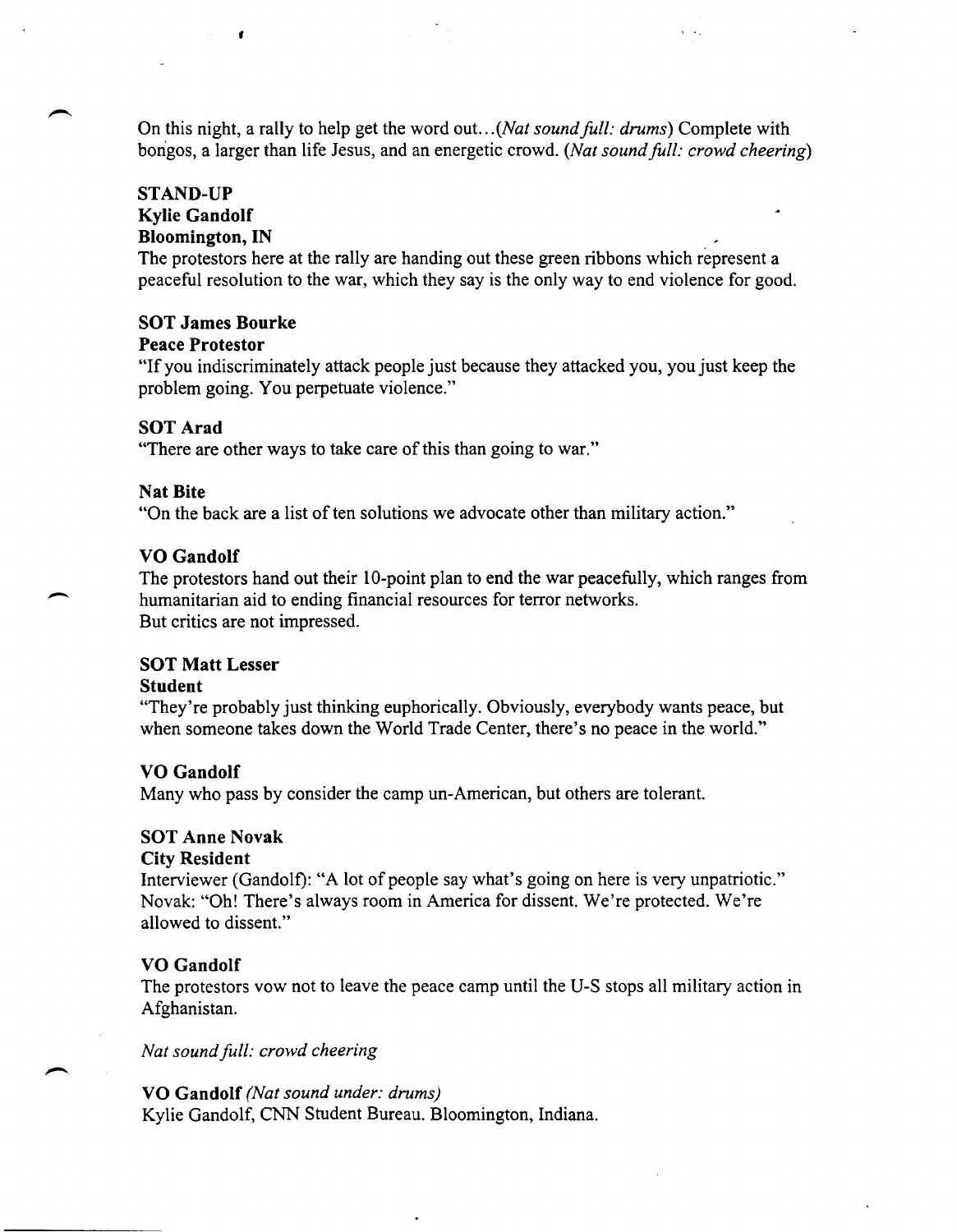### CNNSB STORY PROPOSAL FORM

•

SEND proposals via email to: CNNSB@TURNER.COM And Johnetta.dillard@turner.com

SLUG NAME: Third graders help STORY TYPE: News side-bar CATEGORY: Profile/feature AUTHOR & EMAIL: Kylie Gandolf Kylie16@aol.com ADVISER & EMAIL: Steve Bell sbell@bsu.edu PHONE: (765)214-0447 SCHOOL & LOCATION: Ball State University: Muncie, IN ANTICIPATED COMPLETION DATE: Friday, 11/16/01 DATE SUBMITTED: November 5, 2001 SOURCES: found contact through a story that fell through earlier in the semester

### SUMMARY:

 $\overline{\phantom{a}}$ 

This is a video/web story about some local elementary school students helping children in Afghanistan. A third grade class has organized a bake sale (the parents will bake the products) for the third, fourth, and fifth grade students. They want to raise money to send to the White House for a fund that President Bush has set up for children in Afghanistan. President Bush has called on young students across the country to try to help children in Afghanistan, and this third grade class is just one example of how they're trying to help.

#### TELLING THE STORY:

I'll open the story with nat sound full of some sort...maybe students selling products? Then I'll explain why they're having this bake sale. The teacher has a quote from the president when he called on young American students to help children in Afghanistan. I will incorporate this into the story. I'll follow it with sound from the teacher about why she helped organize the bake sale. Next, I'll have sound from the students about why they're doing this/ what they've learned about Afghanistan in the classroom.

#### POTENTIAL CHARACTERS:

Mrs. Whitted: teaches third grade at Marie Thurston Elementary School in Alexandria, Indiana ... a tiny town in East-Central Indiana. She will explain why she took the president seriously and helped her class organize a way to help children in Afghanistan.

Students: I will talk to her third grade students who have organized this bake sale. Why are they having the bake sale? What have they learned about Afghanistan? How do they want to help children in Afghanistan?

Parents of students: parents will be there helping the students during the bake sale. Do they support their children helping Afghanistan/learning about Afghanistan? Are you ever too young to help?

#### ELEMENTS: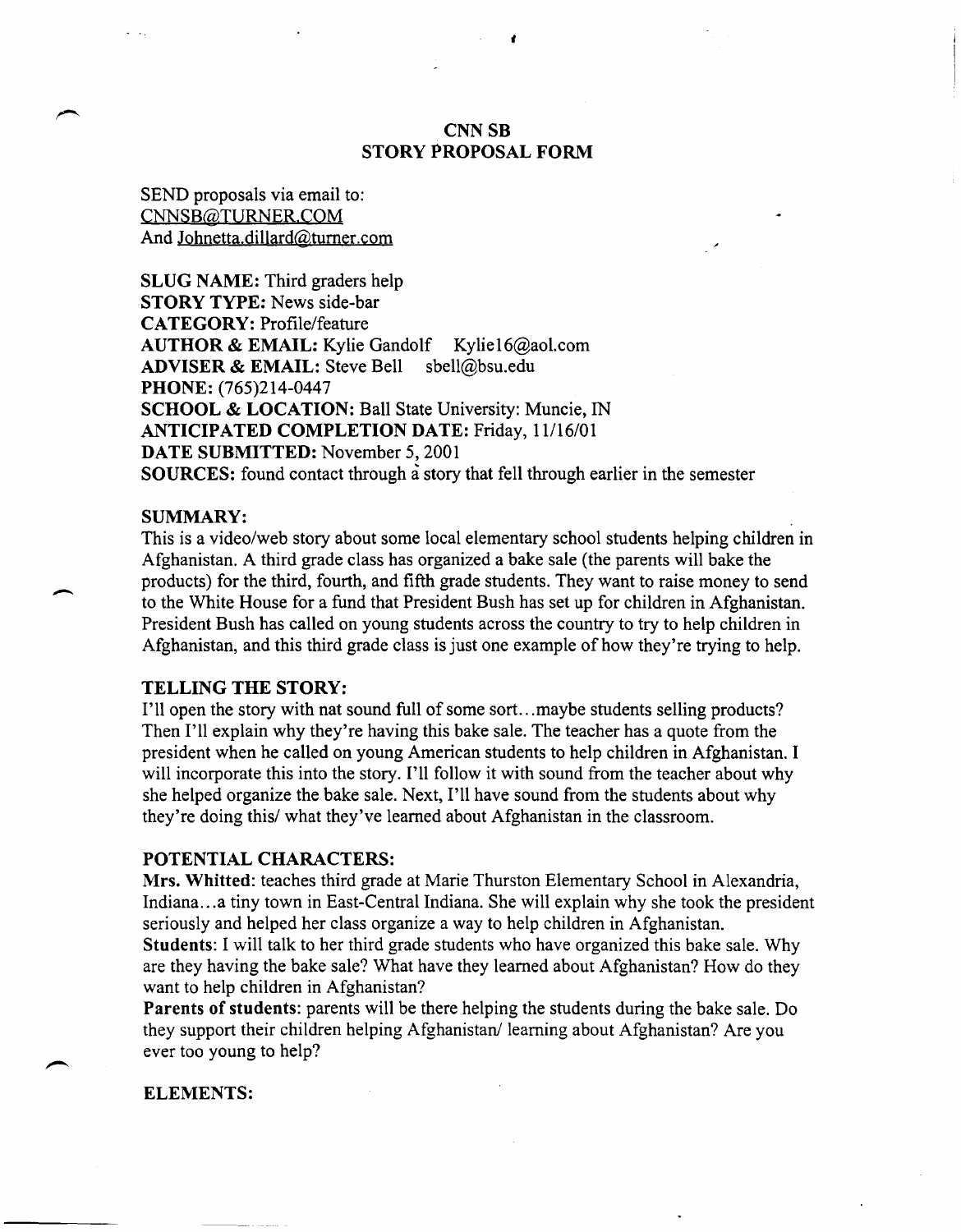Long shots of the bake sale. Tight shots of the baked products. Tight shots of students exchanging money. Tight shots of the envelope or bucket they'll be collecting the money in. Nat sound of money being collected.

f

### **ADDITIONAL BACKGROUND:**

President Bush called on young American students to help children in Afghapistan ... does CNN have a record of this, or could I be directed to the transcript of when he requested this?

### **BLURB:**

I will write my blurb after completing the story.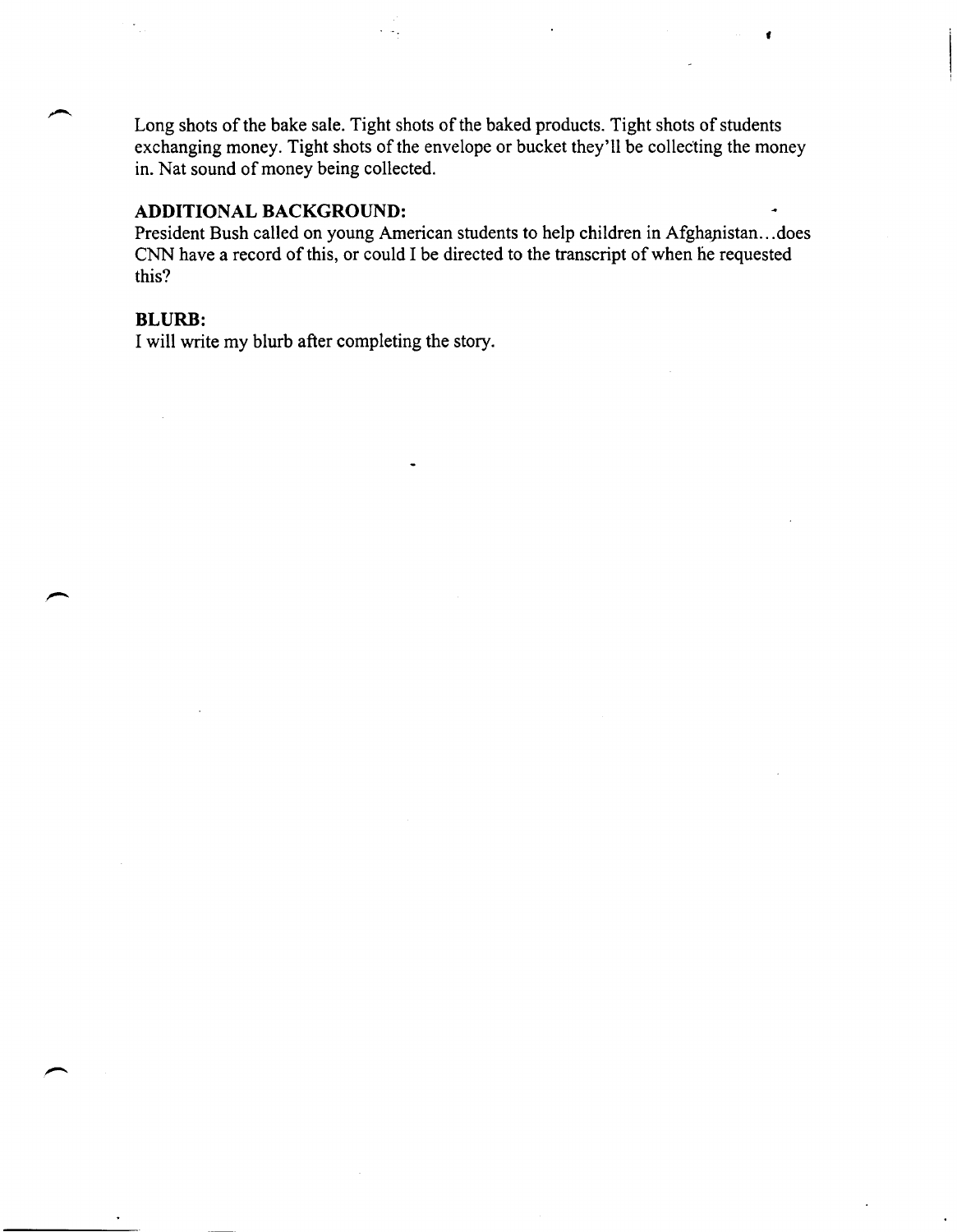### **SLUG: Third graders help REPORTER: Kylie Gandolf Kyliel6@aol.com Ball State University; Muncie, IN Submitted 11115/01 TRT: 2:30**

#### **SUGGESTED LEAD-IN**

As part of U.S. humanitarian aid efforts, President Bush has created America's Fund for Afghan Children. In doing so, Mr. Bush called on American children to be the biggest donors. Now some kids in Indiana are answering that call, proving that what's in your heart is worth even more than what's in your bank account.

,

### **PKG BEGINS**

•

*Nat sound full, Mrs Whitted: "We're going to continue our lesson about Afghanistan."* 

### **VO Gandolf**

This is one lesson Mrs. Whitted never expected to teach her third grade class.

*Nat soundfull, Mrs. Whitted: "We're going to do a little experiment. You are going to be children of Afghanistan. "* 

### **VO Gandolf**

She teaches her students about Afghanistan by giving them tags to wear. The tags tell them what life would be like if *they* lived in Afghanistan.

*Nat sound full, Mrs. Whitted: "You now have no clean water to drink. You'll just have to suffer when you're thirsty. "* 

### **VO Gandolf**

Before the lesson ends, the students listen to a recording of President Bush during a press conference.

*Nat sound full, President on tape: "Before we leave, I want to make a special request to the children of America. "* 

# **SOT Jonathan Bishop Student**

"George Bush. He told every kid in American to send one dollar to Afghanistan."

### **VO Gandolf**

On this afternoon, these third graders will earn their dollars to send to Afghanistan by having a bake sale.

*Nat sound full: dropping money in drawer* 

**SOT Monica Whitted**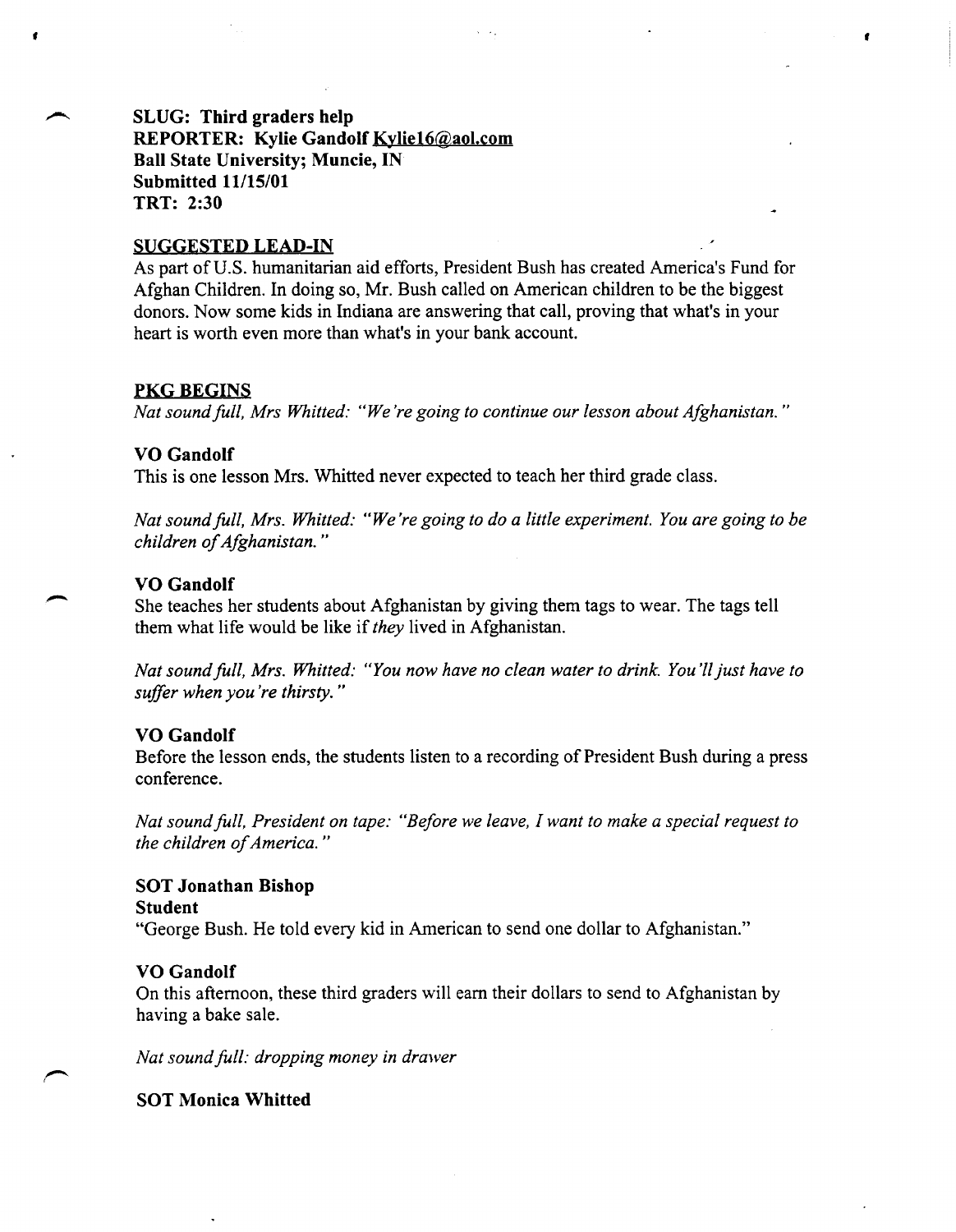### **Third grade teacher**

Some people think third graders can't make a difference in Afghanistan. Why don't we try, and see what happens?"

 $\mathbb{R}^2$ 

*Nat soundfull: (during bake sale) "We got a dollar!"* 

f

### **SOT Alysa Jones**

#### **Student**

"We can help Afghanistan with stuff they don't have, like food and water."

### **VO Gandolf**

They track their goal of one dollar each, but it soon becomes clear they'll surpass that amount.

### SOT Whitted

"168 dollars. That's our total, and he's still going, so I'm looking at 200 dollars I think."

### **SOT Jonathan Bishop**

### **Student**

"I think that's a lot of money!"

### **SOT Devin Ice**

#### **Student**

"We're gonna send it to Washington D.C., and they're gonna send it to Afghanistan to buy medicine and all that."

*Nat sound full, bake sale, putting money in drawer* 

### **VO Gandolf**

The students earned over 200 dollars, but no matter how much money is raised, sometimes, it's just not enough.

### SOT William

#### **Student**

"IfI could do anything to help them, I'd try to bring them to America so they could get fed and all that stuff."

### **VO Gandolf**

Mrs. Whitted says today's lesson goes beyond just helping others. It's also a lesson on having faith.

### **SOT Whitted**

### **Third grade teacher**

"You never know until you try. That's always been important in my life. I think that's a wonderful lesson, and I just want to pass that on to my kids.